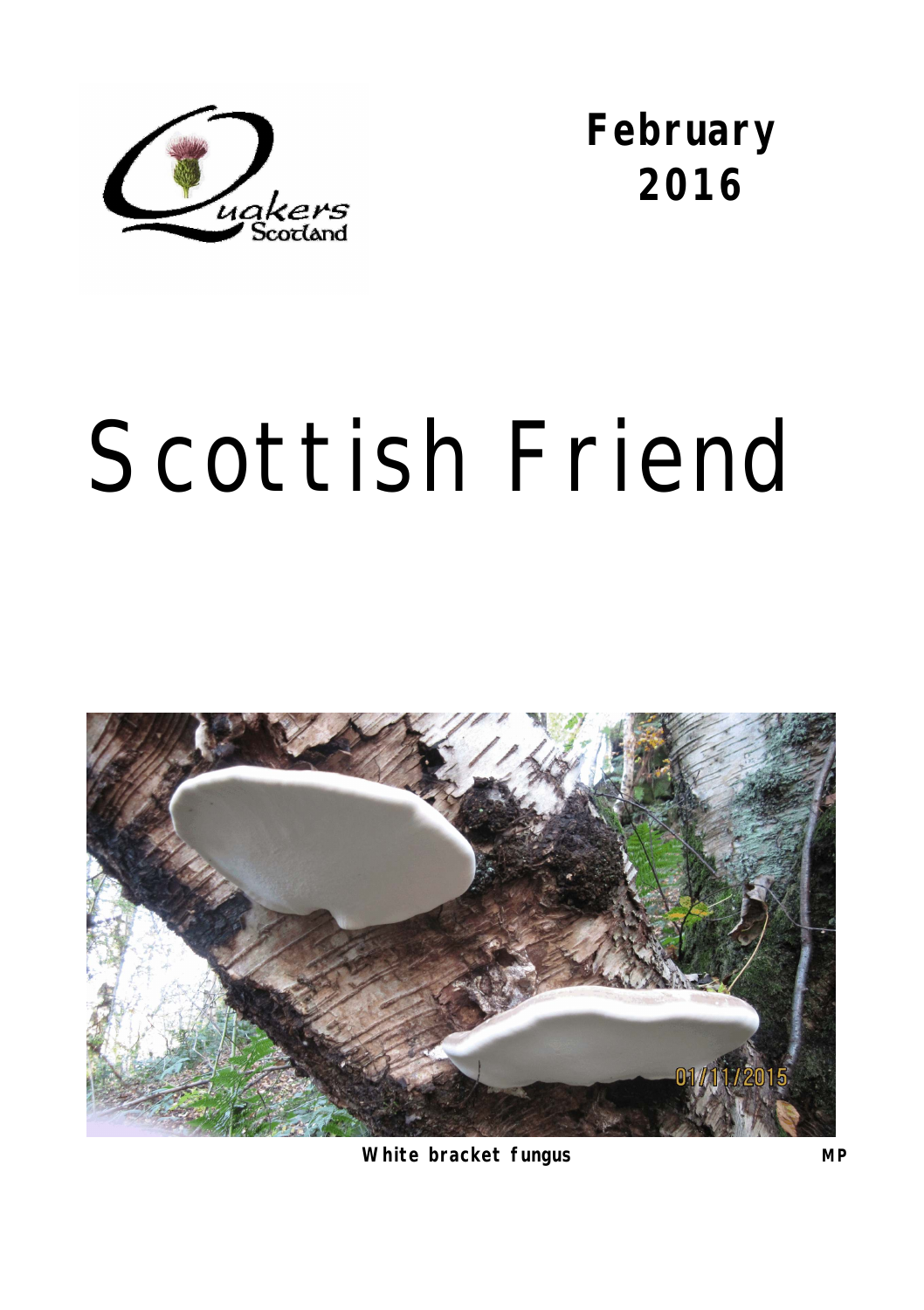# **Contents**

November General Meeting in Edinburgh Margaret Boland 3 Dates for Faslane Alison Burnley 6 John Wigham (Enjoyment) Trust Hilary Davies 7 Thai Massage Anneka Kraakman 8 Theatre Summer School and Rosa Cameron 9 Automatic Soup Maker Terry O'Boyle 9 Cycling for Freedom **Dora Jackson** 10 Meeting with First Minister **Namala McDougall 11** CO event at Edinburgh Central Library Pamala McDougall 13 Scottish Churches House Legacy Reserve 14 Centenary of Military Service Act Joyce Taylor 15 A CO "Tough in mind and body" Robert Forrester 17 Quaker Umbrellas **Daphne Wassermann 20** Poem: "RAIN" Norman Bisset 21 Considering QFP **Adwoa Bittle 23** Meeting for Sufferings The Contract of Meeting 15 Map and directions to Holy Trinity Church 27 Invitation to March GM Martin Burnell 28 Please send material for next *Scottish Friend* by 1<sup>st</sup> April to Margaret Peacock, 16 Drumlin Drive, Milngavie, G62 6LN, or [nmjpeacock@yahoo.co.uk.](mailto:nmjpeacock@yahoo.co.uk.) **I shall be unable to negotiate the date**. *Scottish Friend* will be posted on the GM website and can be emailed to you at the same time as it goes to the printer. If you would like an email copy instead of a paper one, please email [scotfriends@gmail.com,](mailto:scotfriends@aol.com,) to let Marion Sharkey know. You are strongly encouraged to do this, in view of escalating postage costs and of course you get the photographs in colour, as an incentive! The opinions expressed in this publication are those of the writers and not necessarily the opinions of the Society of Friends in Scotland, Britain or elsewhere.

> Published by Quakers in Scotland, 01382 730 842 quakerscotland.org.uk (British website: quaker.org.uk) Printed on recycled paper by € Print Force, Milngavie, 0141 956 1052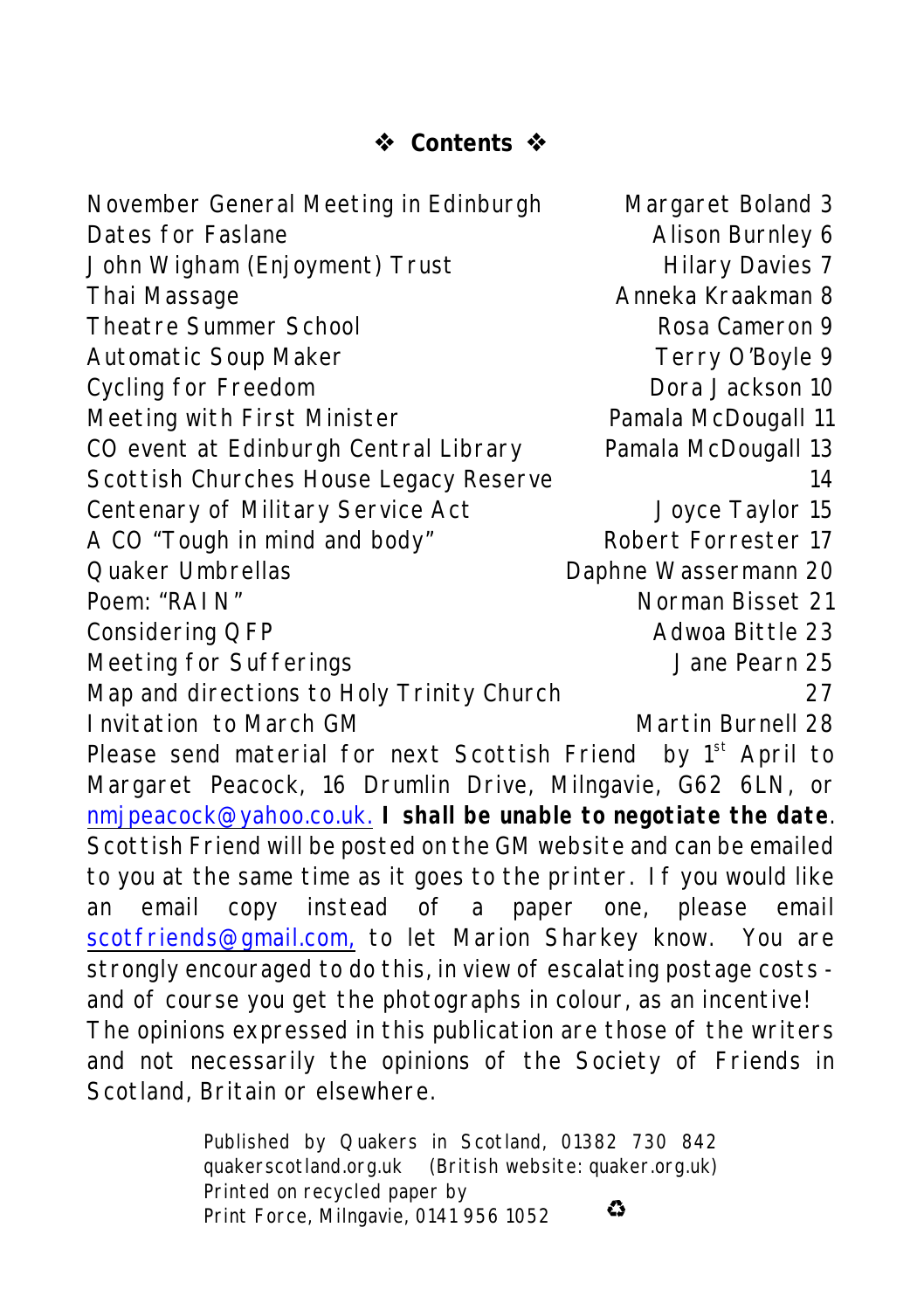**General Meeting, Edinburgh 14-15 Nov 2015 <3> Margaret Boland, Dunblane Meeting**

I attend General Meeting for both the business and the chance to meet old friends and make new ones. This time as an Area Meeting rep I agreed to write the report for the *Scottish Friend*. Being newly recovered from a virulent cold I was a bit apprehensive as I was lacking in energy.

As one gets older, there are more old friends around and with us in Dunblane there is a diaspora around Scotland so I am afraid that this time I seemed to meet up with and stay with old friends rather than make new ones.

45 of us, from Orkney to Kelso, met in the morning to meet in worship for business. We recorded one new member and one death since our last meeting. Then we were delighted to hear of the very successful family weekend held in the Pitlochry Youth Hostel.

The longest item was the consideration of the budget for 2016. Our Treasurer, John Phillips, took us through it carefully and thoughtfully. We agreed last year to make a deficit budget for three years as we drew down from our ample reserves, to part fund our new Parliamentary Engagement Officer and limit the quota asked from Area Meetings.

John had listed on the second page of his paper, the list of organisations we donate or subscribe to. The list has increased over the years and we will have an afternoon session at a future GM to consider our donations and affiliations following advice from a meeting of AM treasurers with GM treasurer and advice from Trustees on the aims and objectives of the bodies concerned. The treasurer is following the policy that a group must have a Quaker involved in the management and be in accord with Quaker values and action.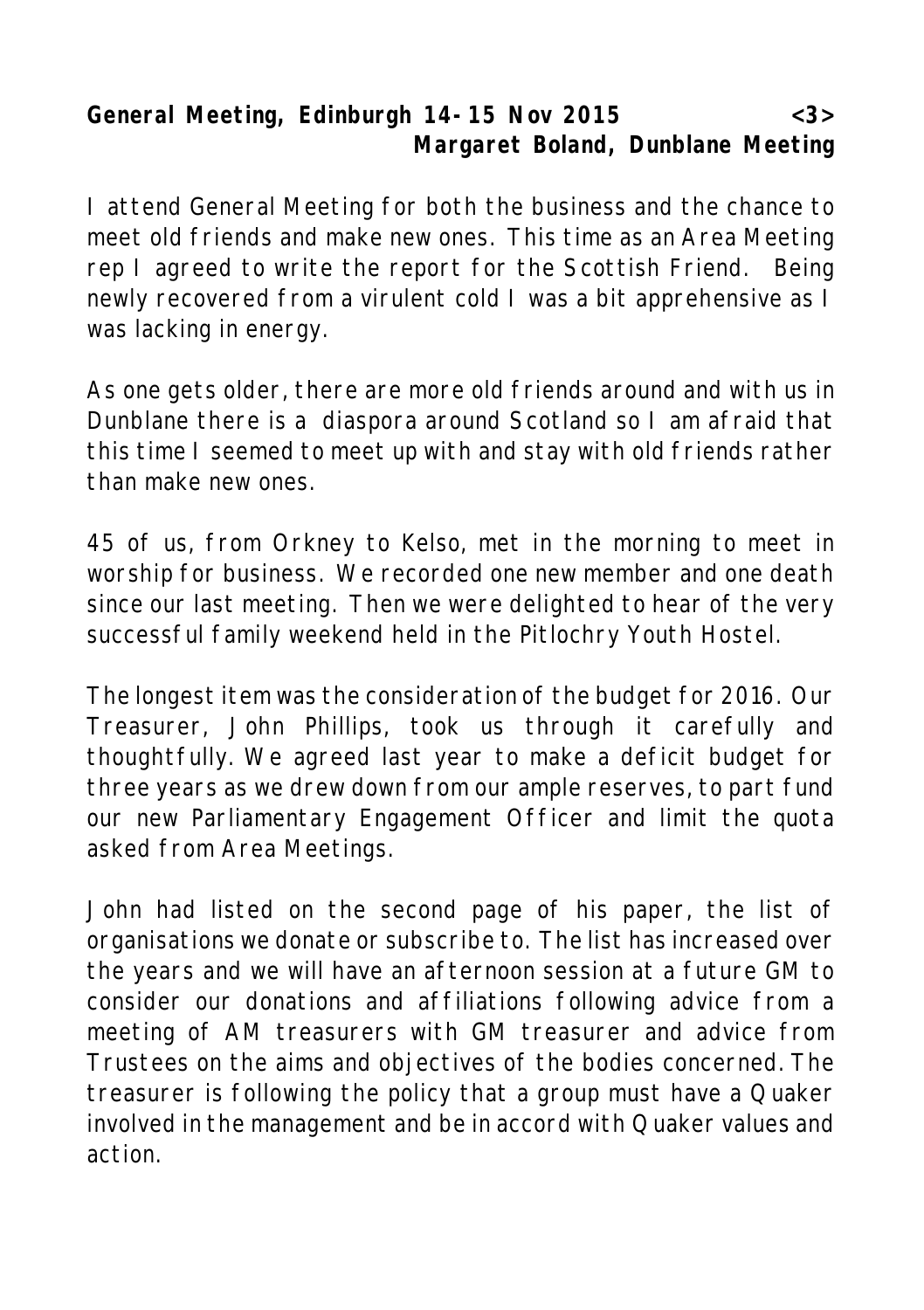**<4>** In the meantime we will withhold our subscription to two groups on the recommendation of our reps and wait until the future discussion before considering requests to join or affiliate with two other groups.

It was good to have this discussion in support of our Treasurer. We appoint office bearers but it is our duty to support them and decide policy.

Two groups have asked for Quaker involvement - The Edinburgh Peace and Justice Centre and a Scottish Churches Steering Group to co-ordinate the response of churches to the refugee crisis. We asked our Nominations Committee to find the names of two people to be involved. A group had brought a name forward for the convener of the Nominations Committee and we agreed to Alyson Buchan serving for another triennium.

After lunch, the theme was 'Death and Dying' and the facilitators were Patsy Wilson and Anne Hosking. We were all involved in groups of 4 or 5 in exercises to look at grief and loss and reactions - what helped, what didn't.

We were introduced into the existence of Death Cafes where people can come together to talk about issues around death. On balance it did not really work for me. It did not tackle the concerns that I have, namely Life after Death - or not - and how to achieve a Good Death - should assisted suicide be available.

The session was in two parts separated by an extended tea break and only about 20 people returned after tea.

A superb supper was supplied by the caterers but alas a number of people who had signed up did not partake. This meant that GM had nevertheless paid. Should at least a minimum charge have been made for our meals?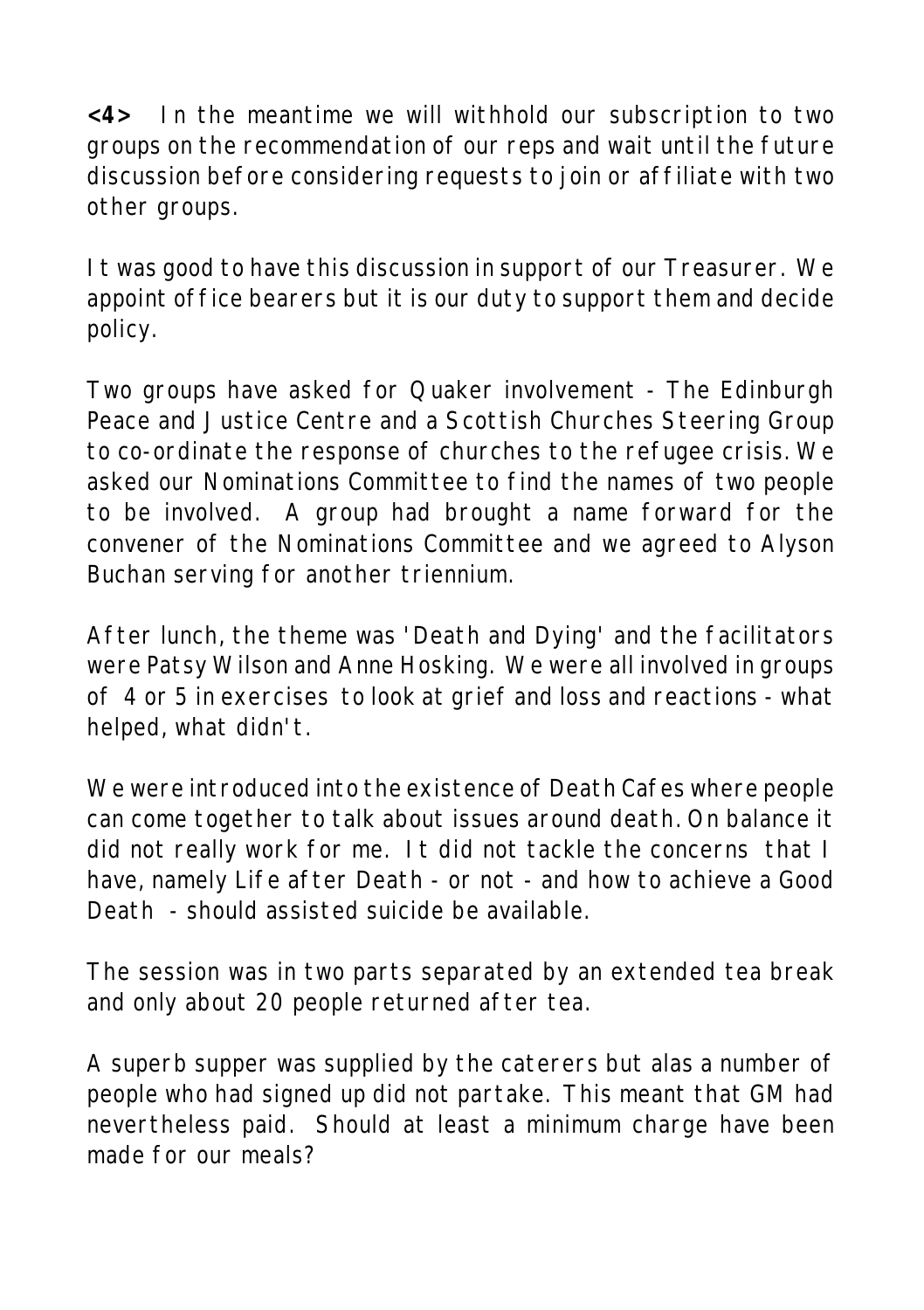No-one wished to stay for the film but instead went **<5>** home with their hosts. This challenges the idea of a residential meeting when B&B is in separate households.

Sunday morning, the business session began at 9.30 and there were only 14 to hear the report of the Parliamentary Liaison Function Group which had been held over from the overrunning Saturday morning This was a great pity as it is a group responsible for interaction with the Scottish parliament. They have 4 priority work areas:

Militarisation in Schools and wider society e.g.the military influence on Remembrance day events. A white poppy was sent to all MSPs

A resource for the Scottish parliamentary election has been produced in draft and will be available in the New Year.

Work on opposing Trident renewal is progressing and a letter was sent to all MSPs and 11 responses were received.

The fourth priority has been latent till now and it is a wide ranging one - Economic Justice/ Sustainability/ Peace.

In the discussion afterwards Elizabeth Allen the convener was enthusiastically thanked for all the work tackled but warned against over stretching themselves with latest priority.

Elizabeth asked us for support in engaging in a meeting being organised in the parliament at the end of January around the centenary of the Military Service Act. Money would be needed to arrange tea and biscuits for those invited and the treasurer said 'Go for it! Invite as many MSPs as possible!'.

It was so disappointing that so few people heard this wonderful report. Elizabeth spoke from a printed report previously given to Trustees and I suggest that this paper should have been sent out in advance and Elizabeth could have then spent her time enhancing it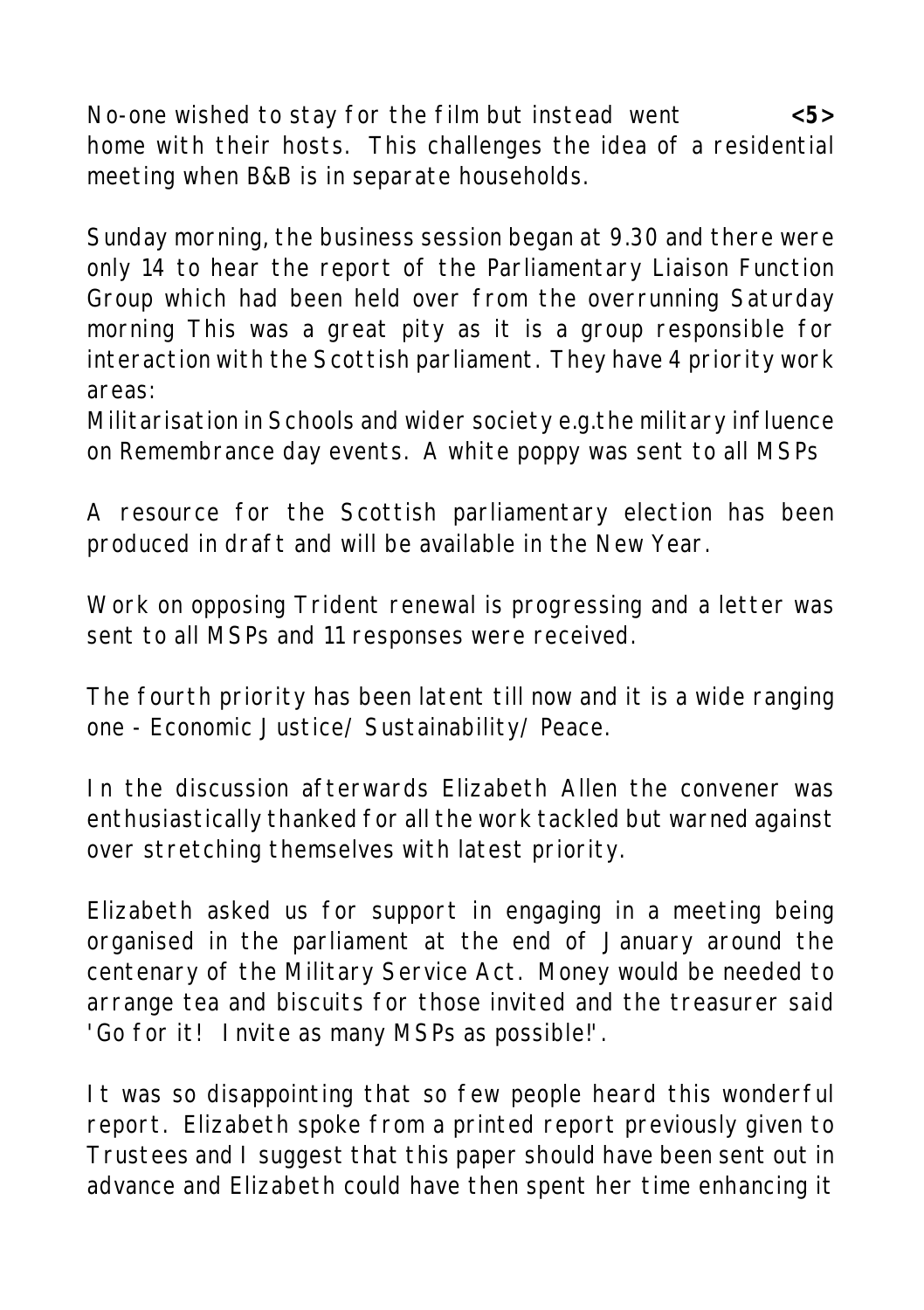#### **<6>** and engaging with questions and comments.

The question of papers in advance was also raised on the Saturday when there were strong requests for the budget paper to be sent in advance in future.

After the closing minute, The Clerk spoke of his concern about the right holding of a residential meeting. Iindeed has the idea of a residential meeting lost appeal? Numbers in the late Saturday session and the Sunday suggest that we need to look seriously about the right holding of GM.



**Dates for Faslane Meeting for Worship in 2016**

All starting at 11-00 am

- 20 March
- 24 April
- 22 May
- 19 June
- 25 September
- 13 November

Setting off from Edinburgh at 8-30 am

You need something to sit on and something that deals with the weather - from rain to midges. Some of us have bin bags to keep our feet dry. You also need something to eat before the journey home.

Contact Alison Burnley Tel - 0131 229 4481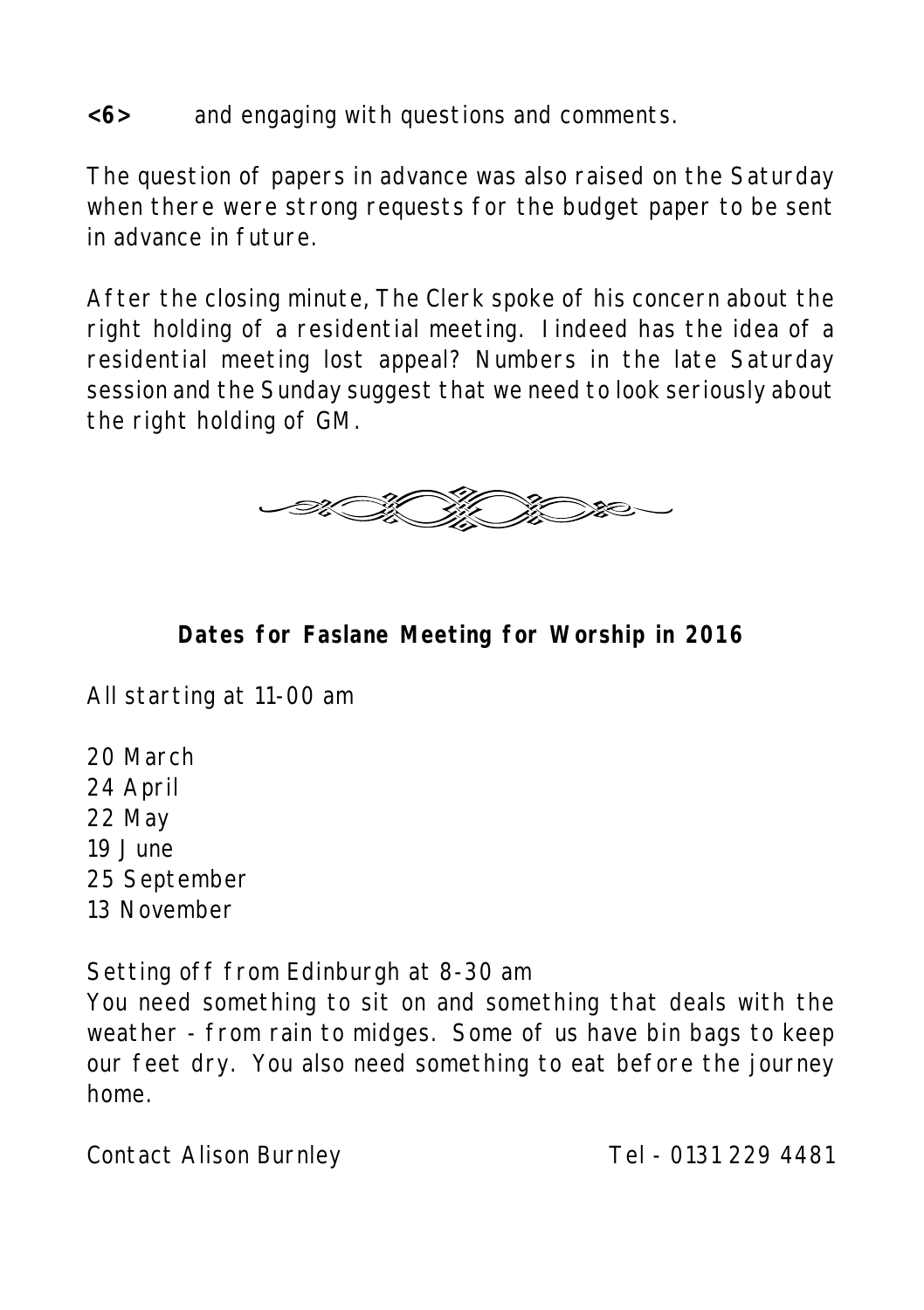### **JOHN WIGHAM (ENJOYMENT) TRUST <7> Hilary Davies, on behalf of JW(E)T Trustees**

For many years we have been in the happy situation of having a modest legacy to disburse. John Wigham directed that grants should be made "to deserving persons resident in Scotland who owing to straitened circumstances are unable to enjoy the usual pleasures of life, the purpose of such grants being to provide the recipients with some additional comfort or pleasure of an exceptional nature over and above the usual necessities of life".

Funds have been distributed over the past 11 years. At their October 2015 Committee Meeting the Trustees were aware that there had been a very small number of applications in 2015. This is perplexing as so many people are living in difficult financial times as a result of austerity. We are making every effort to increase the take up of Trust funds. We would value your help in this endeavour.

We welcome applications from Quakers and non-Quakers resident anywhere in Scotland, for grants large or small. £500 will normally be the maximum. Applicants may obtain an application form and further information from : Audrey Sinton, Tel: 0131 661 6051 66/4 Willowbrae Road, Edinburgh, EH8 7HA, Email: audrey\_sinton@hotmail.co.uk

The completed form should be passed to a Quaker of long standing who is well known to their meeting, who will countersign it and forward it to the address above, to arrive by March 31st or September 30th. However, the Trustees will endeavour to respond to applications and communicate decisions as soon as possible between meetings. This will be particularly so if an applicant has a pressing need for an early decision.

Four enthusiastic testimonies follow, demonstrating a wide variety of needs and interests.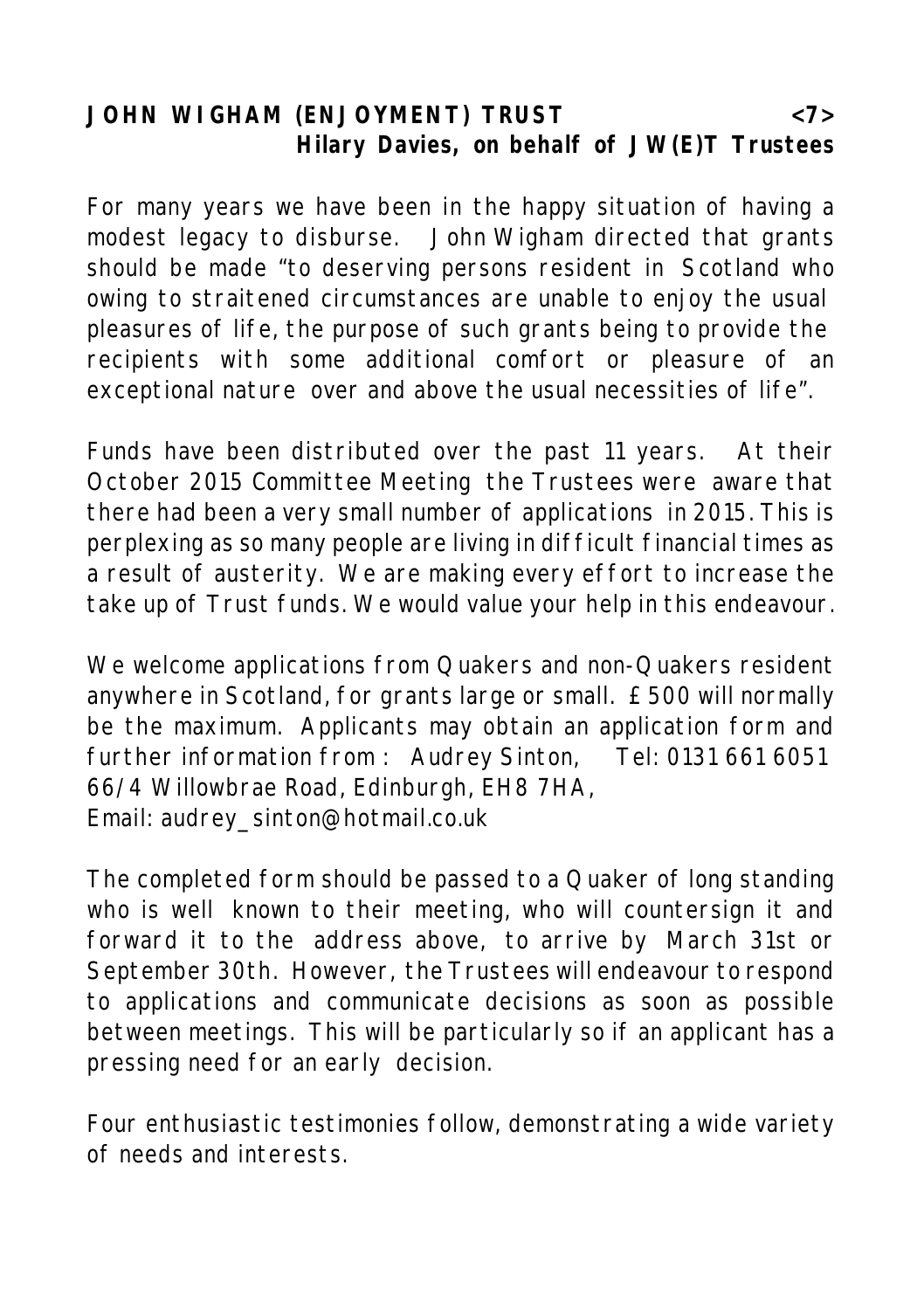#### **<8> The Amazing Thai Herbal Compress Massage**

From the John Wigham (Enjoyment) Trust grant I was able to go to a weekend course of Thai Herbal Compress massage held by the Nillipul Centre in Dundee. The course did go ahead although I was the only participant.

This was in June. In this weekend I observed my tutor giving a massage, I received a massage and I gave a massage. It was very new to me to work with the herbs. They are packed in parcels of thin cloth and then steamed to be used on the body as warm as possible. There are about 15 different herbs used e.g. gingerroot, turmericroot, lemongrass, tamarindleaf, and citronella grass stems. The compresses are used directly on the skin in 6 different techniques mainly on the meridians. As a Shiatsu practitioner this was not too difficult for me, although it was more involved than I thought it would be.

The smell of the herbs is amazing.

Through the grant, I could buy a starter kit which is a particular size steamer and a number of different sizes of compresses. I used 200grs compresses on the back and 50 grs for the face.

After the course I invited 5 friends to try the massage for a number of sessions. I enjoyed very much the preparations for the massage, to warm the compresses, to slowly start to smell the herbs. It is very energizing to give a Thai herbal massage. The different ways of how to handle the compress, the warmth and the smell, the effect on the skin was a new and lovely experience to me. At the same time this was very beneficial to my friends: Through the pressure, warmth and smell, the chronic headaches disappeared, cramps in legs were not so severe, and it was emotionally supportive. These were all reactions after the sessions.

I hope this has given you an idea of how the grant money was spent and enjoyed.

Thank you for widening my world,

Anneke Kraakman."

Om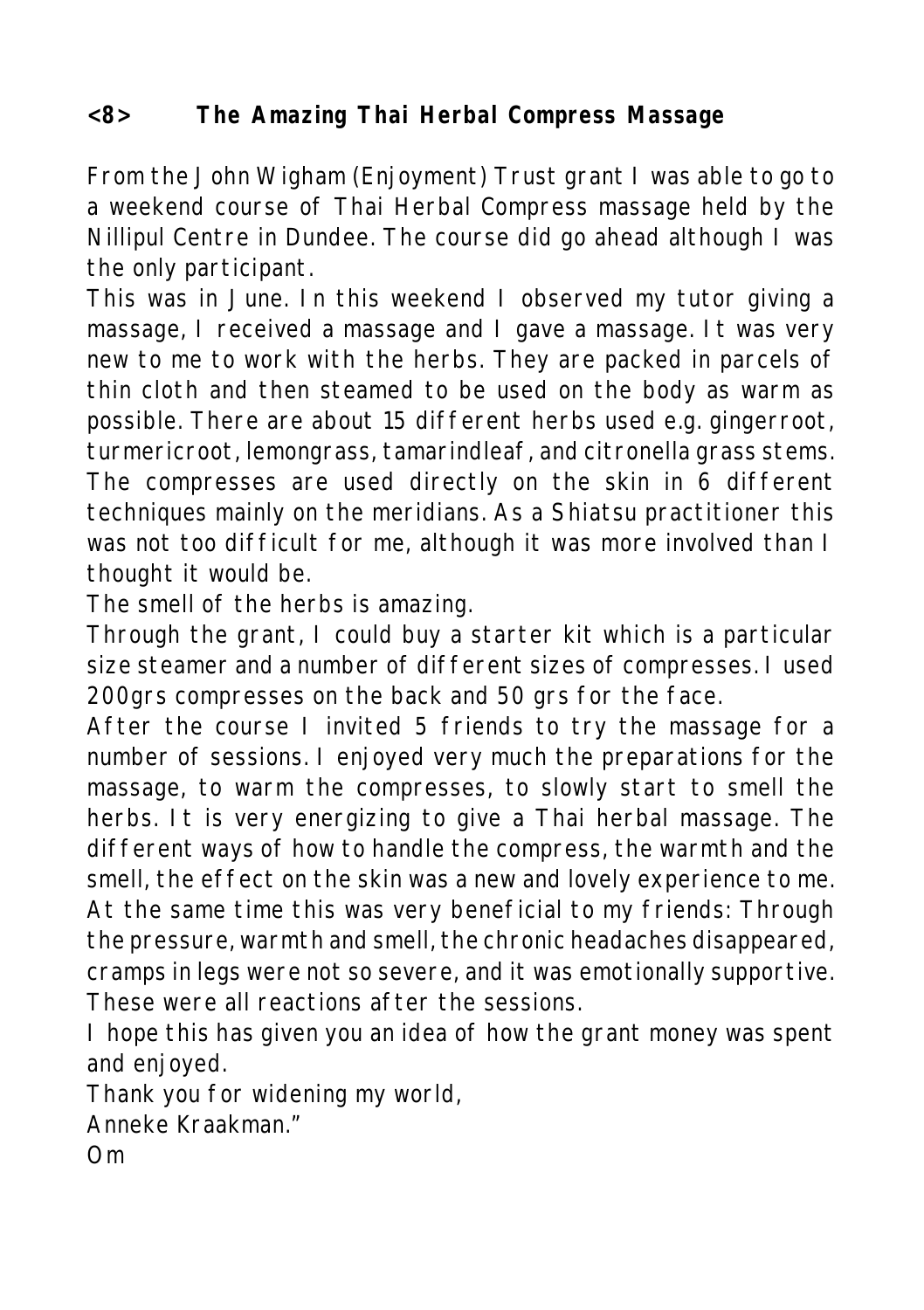# **SCOTTISH YOUTH THEATRE SUMMER SCHOOL <9> Rosa Cameron**

I was given the grant to help me to attend the Scottish Youth Theatre Summer School course for 2 weeks. The course focused mainly on drama but also on aspects of dance and other areas of stage craft required for stage performance.

Unfortunately I was in hospital this year between April and the middle of August and was unable to take up my place at the Scottish Youth Theatre Summer School however I was offered a replacement place on S.Y.T's October school.

During these 2 weeks I learnt how to build a show from scratch and to work with people I never thought I'd work with, for example make-up artists who taught us how to create special effects and dancers who taught us routines which were physically very challenging but felt really good for me. Although I had done the summer course before, I found this one to be a very different learning experience - partly because I was working in a mainly younger group of people (rather than with my own age group) and this situation I felt I could share my own experiences with them.

In all I really enjoyed it and the experience has helped me get back on my feet after being ill for a long time. I found it very beneficial and met people whom I just clicked with instantly. Many thanks to the John Wigham Enjoyment Trust because without your support I would not have been able to undertake the course.

AN AUTOMATIC SOUP MAKER. The Terry O'Boyle I was 'introduced' to soup makers by one of my helpers and was delighted by the award from the John Wigham (Enjoyment) Trust, which enabled me to purchase this expensive machine.

I was amazed by it. Ingredients need only to be peeled (if required!) and put in the container. The machine chops them, cooks your soup AND turns itself off when the soup is ready. I cannot praise it enough.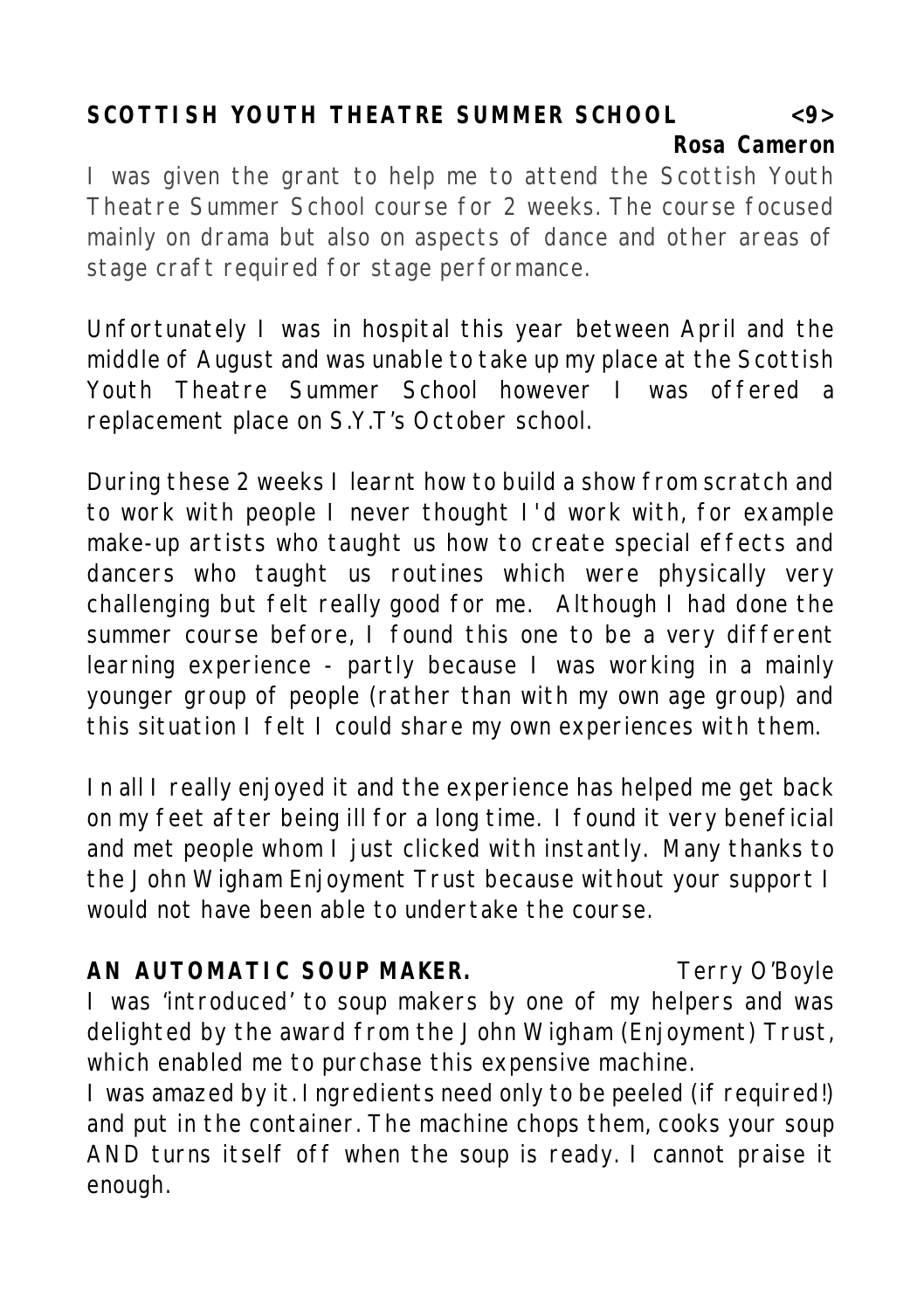**<10>** I have very poor sight and arthritis in my hands, and peeling and chopping vegetables is now out of the question. With minimal input from my helpers, I can enjoy a wide variety of delicious healthy soups; minestrone, leek and potato, lentil, - - -. Soups can be chunky or blended. I have also used it to make chutney and curry.

All in all, it's a magnificent piece of equipment and has made the world of difference to me. I use it every other day, as I like to eat my soup fresh. Thank you.

**CYCLING MY WAY TO FREEDOM.** Dora Jackson

The grant was awarded to me to buy accessories so I could get a bike that I was given into a state where it could be used. As a L'Arche assistant I get paid a volunteer's allowance, so bus fares become quite expensive, and as I only have limited free time it isn't possible to walk everywhere. The idea was that having a bike would give me more freedom.

Unfortunately I didn't manage to use the bike as much as I would have liked as, due to how physically, mentally and emotionally tiring my work in L'Arche is, I generally spent my time off resting, and most of the time I didn't have the energy to cycle. Also, as I am not a particularly confident cyclist, I spent most of my time cycling around parks and cycle paths, as I didn't feel confident enough to cycle on the main roads. It has been lovely, however, having the bike as it has meant I can go out with it if I want to and have enough energy.

As I am leaving L'Arche and Edinburgh at the end of this month, I am leaving the bike for one of the assistants in our newest house (opened a the start of the year), as they don't have one, and the assistant would like to learn to cycle. I hope that she, and the other assistants in that house, will get as much pleasure (and more) out of the bike as I did.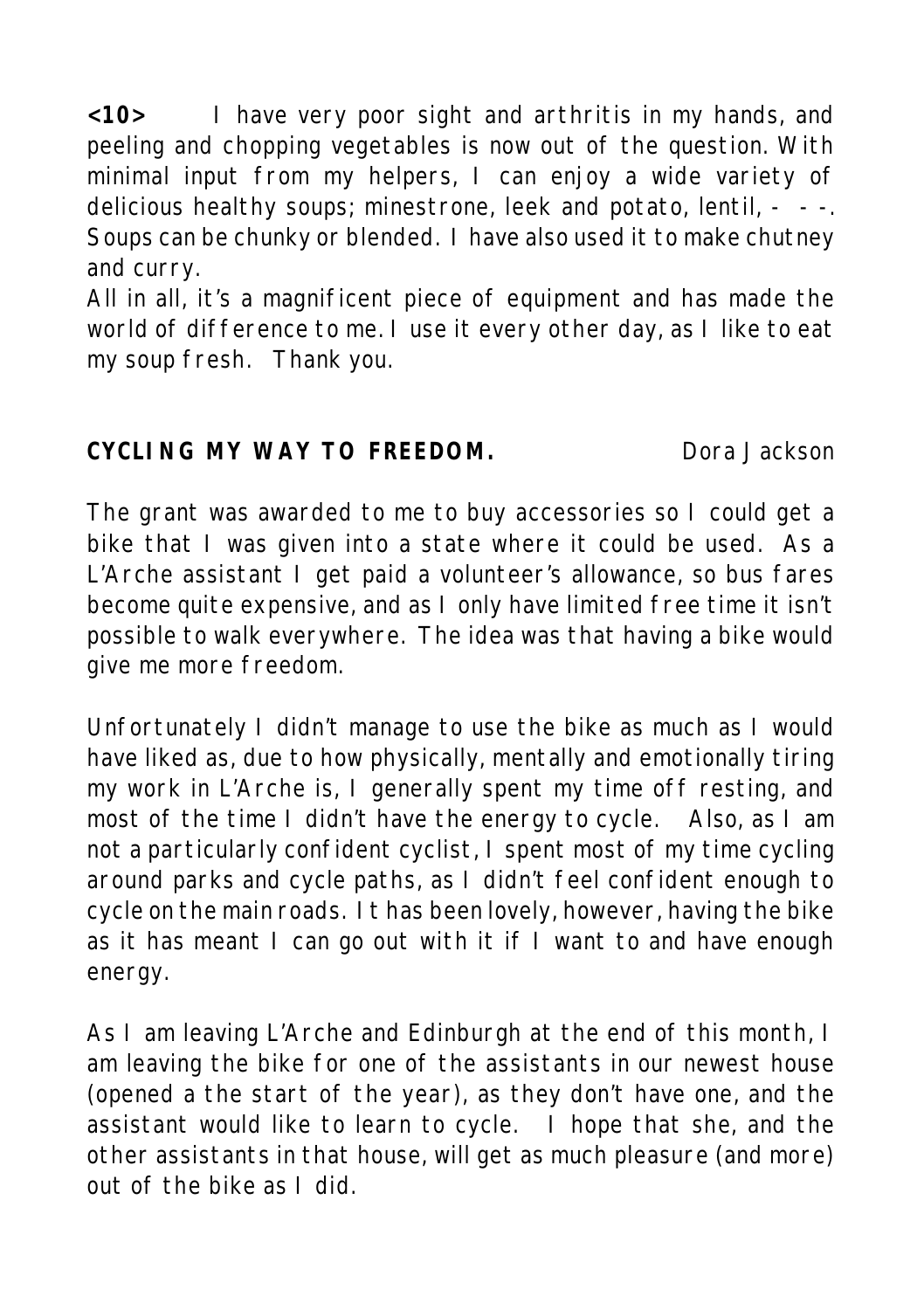# **Annual meeting of church leaders/representatives 25th November 2015 at the Scottish Parliament**

Refugees, climate justice and welfare reforms were discussed. First Minister Nicola Sturgeon listened and responded to concerns from the churches in ACTS (Action of Churches Together in Scotland) with ACTS General Secretary Matthew Ross and Scottish Churches Parliamentary Officer Chloe Clemmons who had organised the event, in support.



We said the churches advocate that a greater number of refugees should be welcomed, particularly in Scotland. The First Minister was asked if more information could be made available to the churches as to where the refugees will be housed so that immediate help could be offered locally. We were reminded that locations have been withheld for security reasons but this will be investigated further as, although this is a devolved issue, a Refugee Co-ordinator has recently been appointed by the Church of Scotland and dissemination of information throughout the church communities would be eased.

The meeting was timely owing to the Paris Conference on climate change starting on 30th November and Nicola Sturgeon will be speaking at the Sustainable Innovation Forum. She posed with the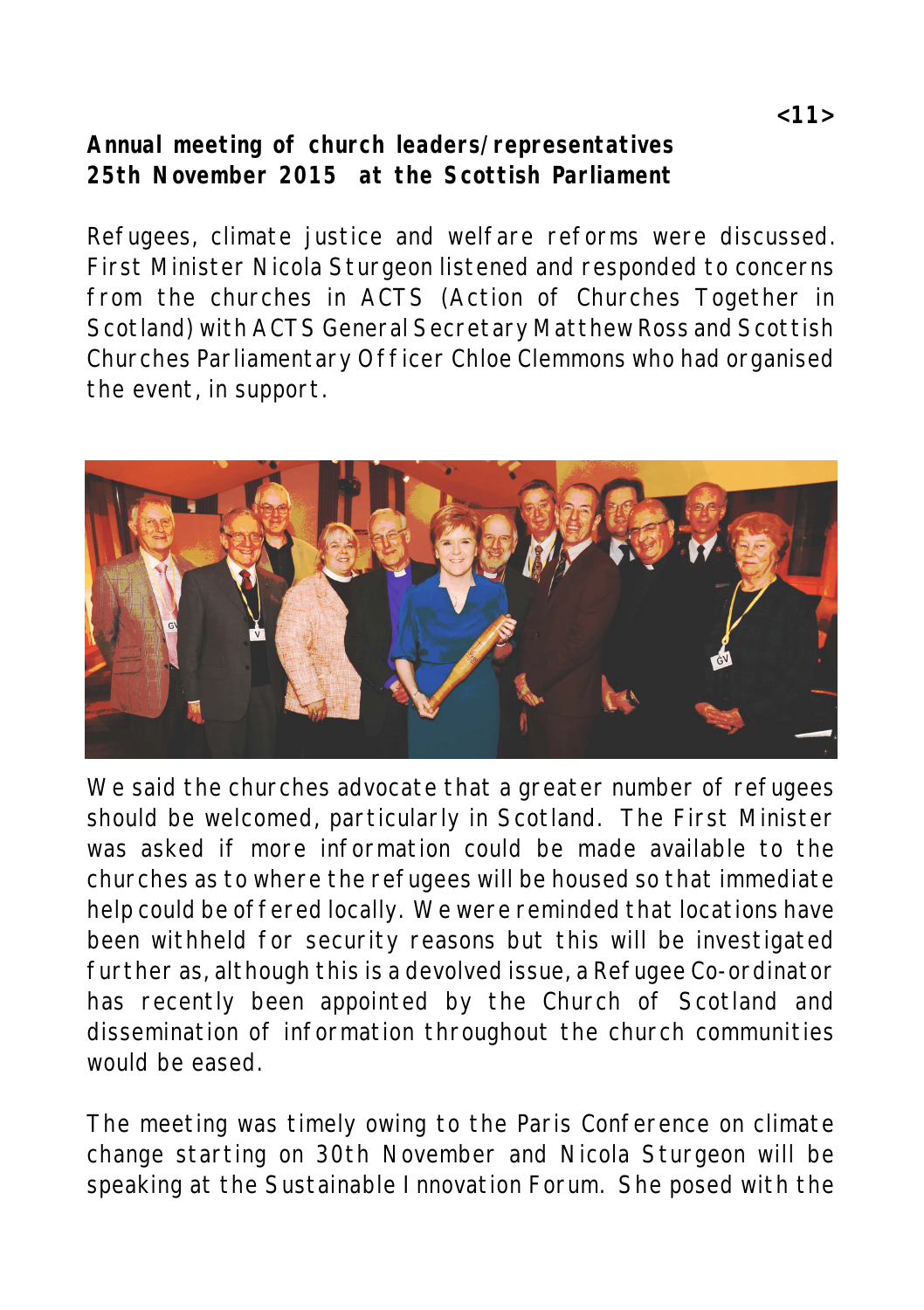**<12>**

Eco- Congregation baton which was to be taken to Paris by a group of young people with hopes and expectations for the conference from Scotland.

How can concerns regarding welfare reform issues be tackled in less than an hour, especially the implications of new powers coming to Scotland? We did manage to support retaining the Human Rights Act and talked about issues around food banks, but time ran out so we could not cover the extra topic of palliative care for which I had prepared.

We did agree that this had been a well conducted and valuable exchange and maintained closer contact between church and state. We finished the meeting with prayer for the First Minister and all politicians.

Perhaps my most significant contribution on behalf of Friends was the gift of a copy of Advices and Queries to Nicola Sturgeon with carefully underlined passages relating our topics to its relevant content. I hope she has time to read it.

"What is morally wrong cannot be politically right" (from Yearly Meeting 1822, QF&P 23-26)

Pamala McDougall.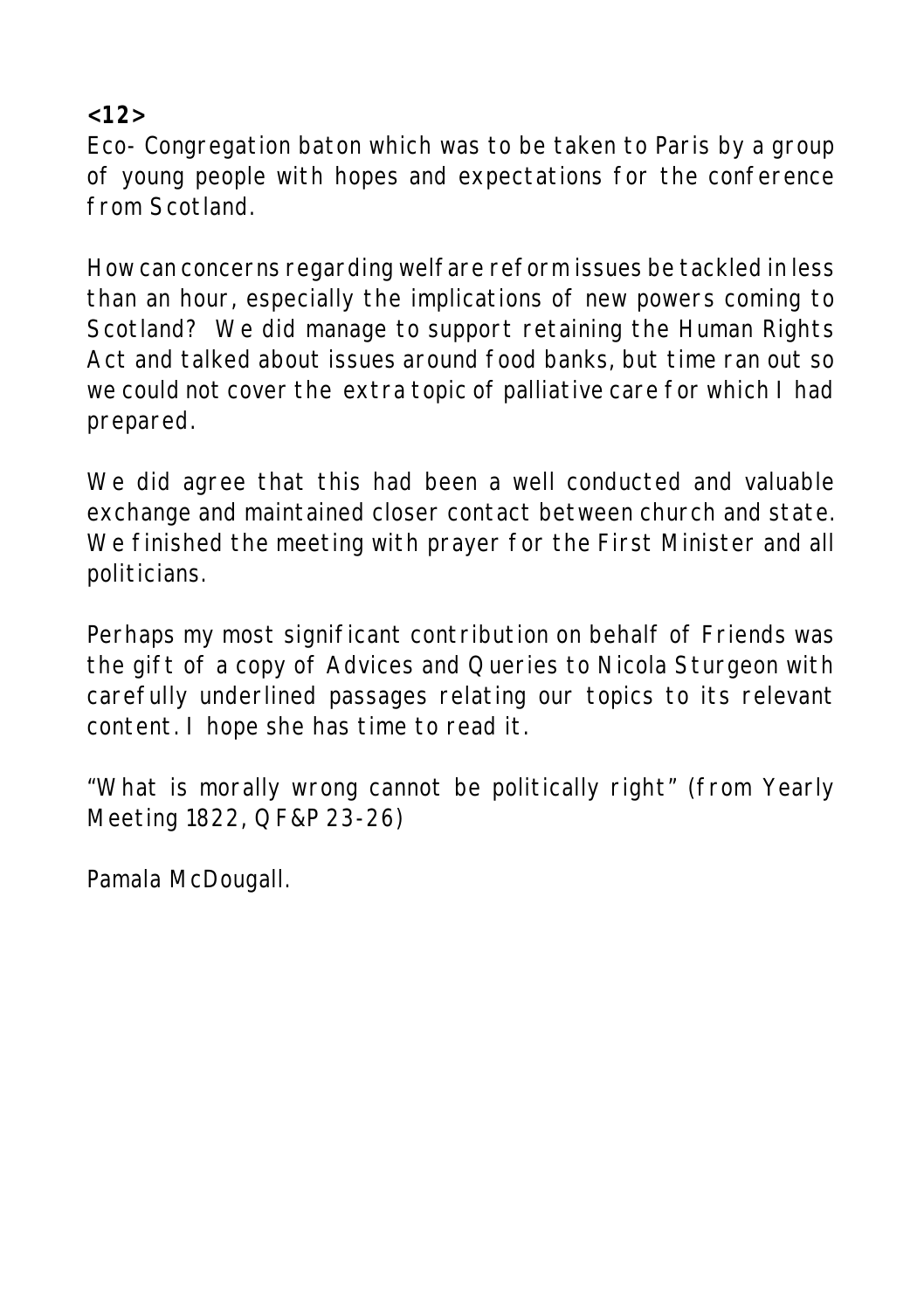## Conscientious Objection<br> **Conscientious Objection**

Four Friends were asked to talk about experiences of Conscientious Objection at the Central Library in Edinburgh on Wednesday 28th October 2015. This was part of a series of commemorative events, arranged by the library, to mark the centenary of the outbreak of the First World War and local Quakers responded to the request to highlight the role of Conscientious Objectors in both world wars.



Nan Stewart, David Turner, Phil Lucas and Elizabeth Allen.

Phil Lucas introduced the topic with background information and said that Quakers have been very active in opposing war, including the interventions in Iraq, Libya and Afghanistan. The panel then spoke about their personal experiences. Nan, aged an amazing 97, spoke of her and her husband Alfred's life in Dundee during the war years , joining up with other COs and working in Forestry in Angus . David, now aged 91, recalled appearing at a tribunal when his application failed on political, not religious grounds, and fled to the Highlands to avoid being sent to Barlinnie prison. He stayed in safe houses through the Peace Pledge Union and worked for a time at the Glen Nevis Youth Hostel. He became a Quaker later and has spent a lifetime as a Pacifist upholding his views and working for peace.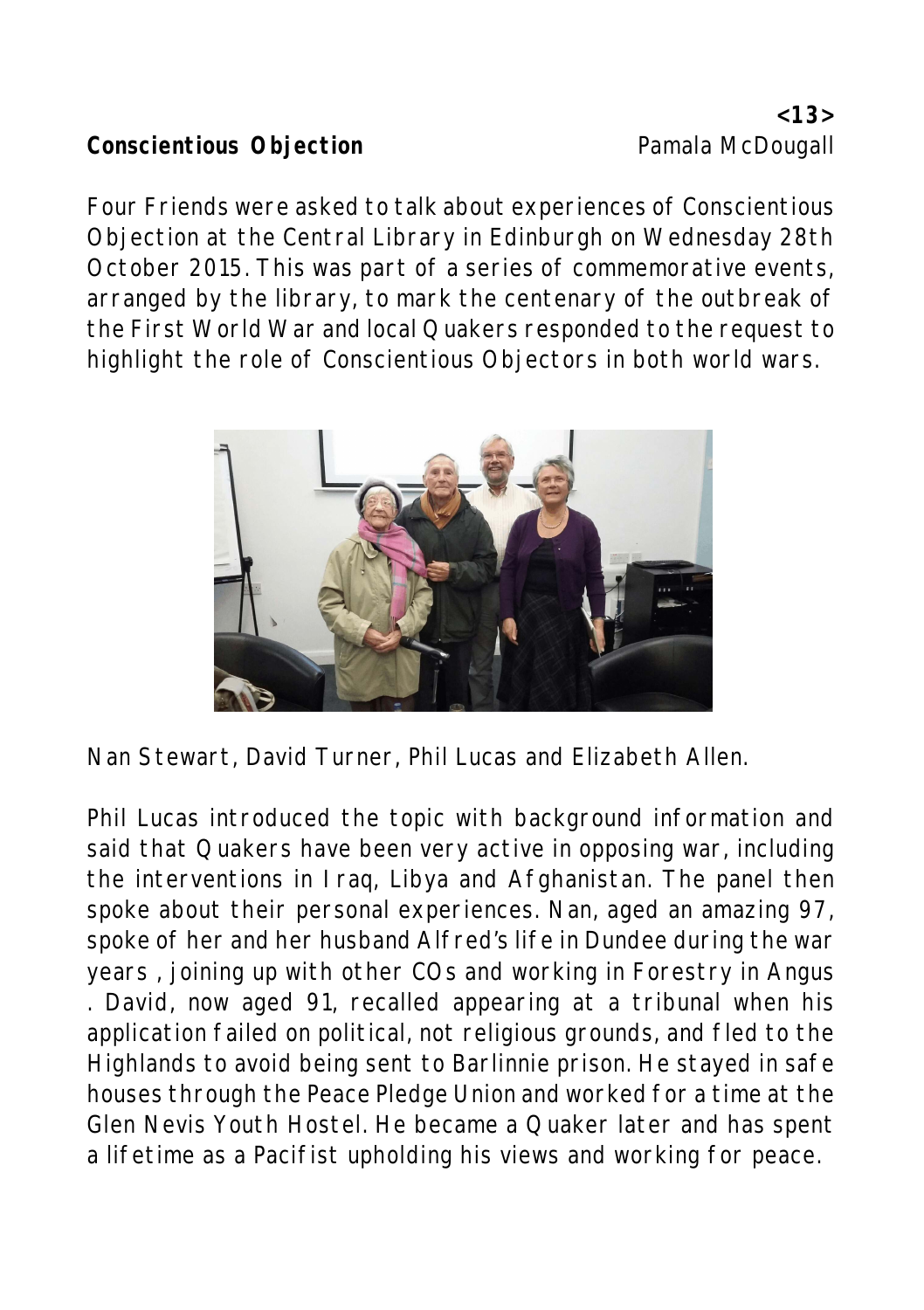**<14>** Elizabeth spoke of her Grandfather John Searson from Rutherglen, who was a librarian and an active member of the Independent Labour Party. He had argued that he did not think it right that for workers in one nation to kill another. He was dismissed from his job and sent to Dalmarnock power station to shovel coal. His experiences have affected Elizabeth all her life and followed his example in her peace work with Quakers.

In the audience were pupils from St Aloysius school, Edinburgh, who diligently took notes for their project on COs, and others who had come out of interest. I went because I had read about it in the newspaper and wanted to support the panel. Edinburgh City Council is considering a petition to have a memorial for COs in the city. Schools in Edinburgh and other interested parties are asked to have input and make suggestions for the memorial.



The Scottish Churches House Legacy Reserve aims to enable Scotland's churches and Christian organisations to resource new ways of ecumenical working. Between 1960 and 2011, the former Scottish Churches House in Dunblane was a centre for ecumenical encounter, sharing, challenge and development – the Legacy Reserve aims to continue this ethos. Applications are invited for the funding of projects; completed application forms must be submitted no later than  $5<sup>th</sup>$  January or  $5<sup>th</sup>$ August in any year. Property schemes (such as repairs or purchase) are not eligible. Further details and application forms are available from:

General Secretary, Action of Churches Together in Scotland, Jubilee House, Forthside Way, STIRLING, FK8 1QZ. Telephone 01259 216980.

Email: [matthewross@acts-](mailto:matthewross@acts-scotland.org)scotland.org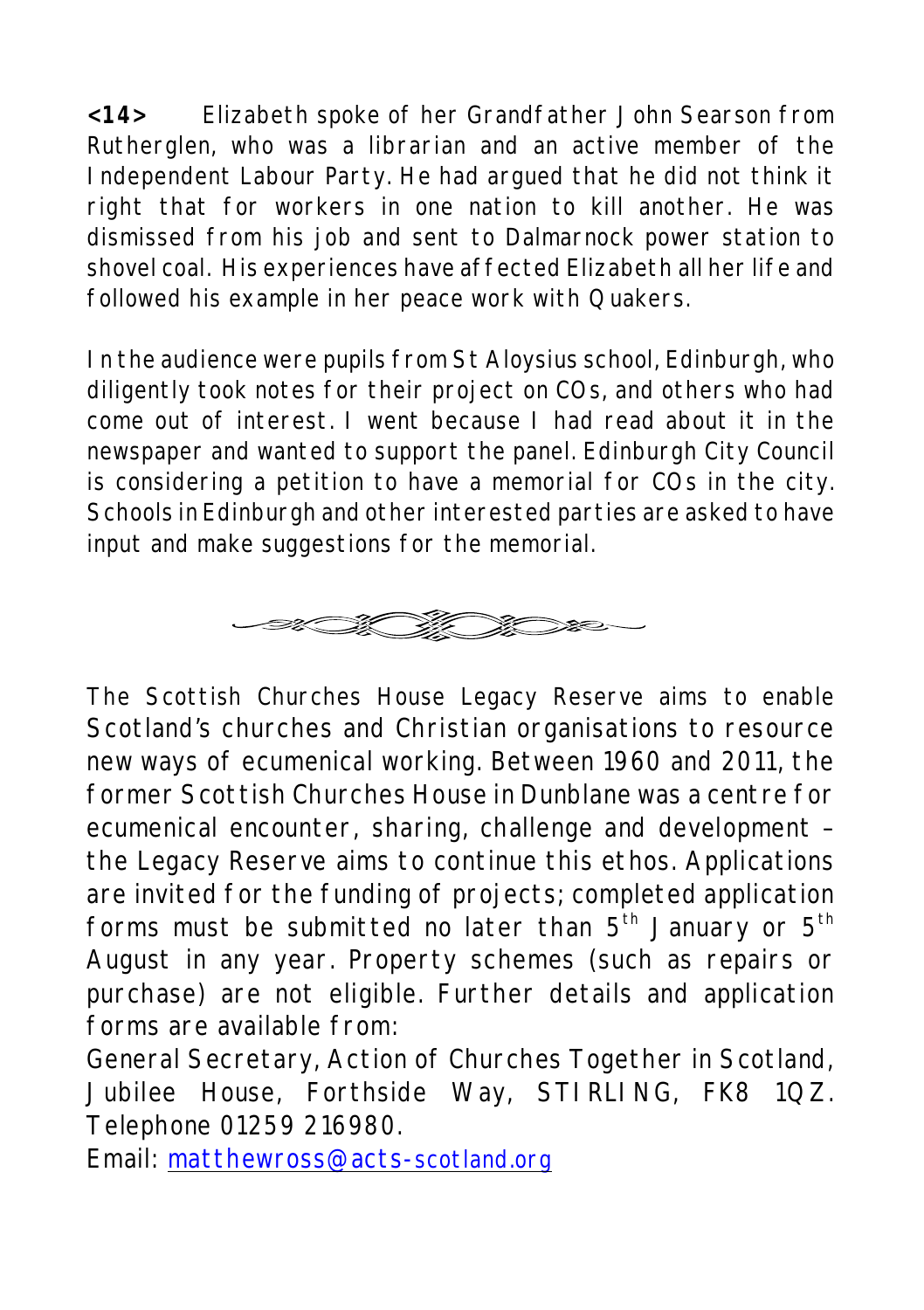**Event at the Scottish Parliament to mark 100 years <15> since the Military Service Act**

**Joyce Taylor - St. Andrews Meeting**

This event, organised by Mairi Campbell- Jack the Scottish Quaker Parliamentary Engagement Officer on behalf of Quakers in Scotland, was hosted by Patrick Harvie MSP. In his opening welcome he reflected upon the fact that conscription still exists in places round the world.

Trevor Royle author and historian, began the speeches with an historical view of events leading to the Military Service Act which included 4 exemptions: ill-health, vital occupations, domestic hardship and finally those opposed to war on the grounds of conscience. This was a remarkable and important principle but the terms of the clause were never defined and so it was left to Tribunals with no guidance to decide this for themselves. Often this came down to asking questions such as "what would you do if a German attacked your mother?" He cited an example from one tribunal where the young man before them was asked his age. 18 he replied, only to be told that at 18 he wasn't old enough to have a conscience. COs had to be tough in mind and body and Trevor concluded with the view that "If you are looking for heroes of the First World War, you need look no further than the 16-17,000 who were conscientious objectors"

Lesley Orr, author, feminist theologian and development officer for the Fellowship of Reconciliation, spoke of the challenge to war coming from within the labour and socialist movement at the centre of which was the Independent Labour Party. They saw war as serving capitalist interests and firmly against the interests of an international brotherhood of workers. Although the ILP was at the centre, the anti-war movement was made up of a network of other groups including Quakers. Lesley reminded us of the importance of women in opposition to the war – something often ignored in reports at the time. Some suffragettes were vocal in their opposition to war, seeing themselves and their families drawn into a conflict **<16>** in which they had no electoral say. The militant suffragette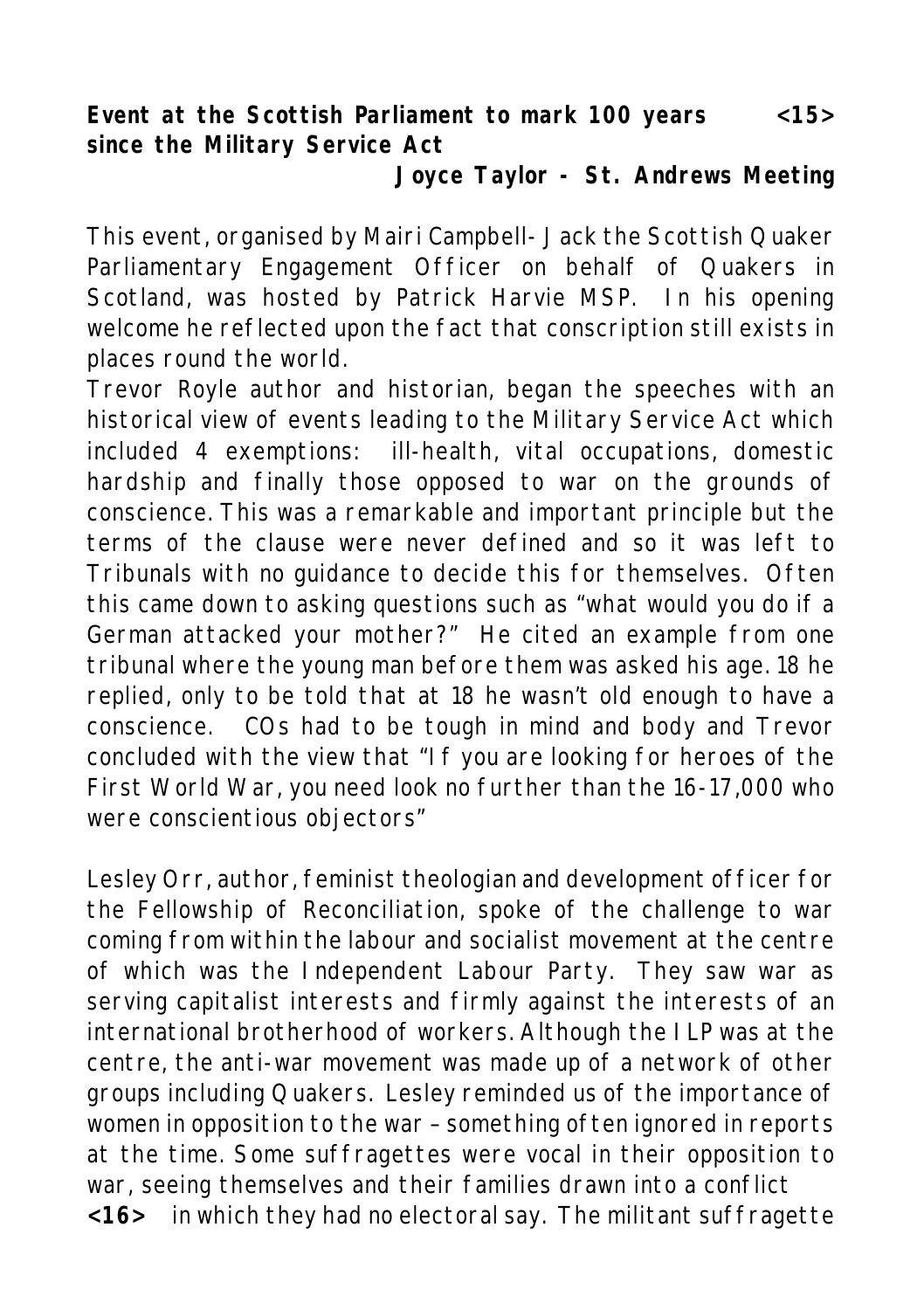Helen Crawford along with Agnes Dollan set up the Women's Peace Crusade. The creation of the highly successful No Conscription Fellowship run by Fenner Brockway was in fact the idea of his wife Lilla. COs believed that Tribunals would provide a platform for their views in what was a propaganda war but in practice they were made up of local worthies, always included a representative of the military and were often inherently prejudiced. Conscientious Objectors were "maligned and misunderstood as cowards, shirkers deviants and in one case described as "woman's hearts in men's bodies"!

Three Quakers, David Turner who was a CO in the 2nd World War, Joyce Taylor and Elizabeth Allen whose grandfathers had been COs in the 1st World War shared their personal stories of the impact this had on their families. We heard that making a stand against war came at considerable cost to the families at the time but the effect of this witness had led to all three speakers embracing Quakerism and peace activism. David reminded us that conscientious objection didn't end with the end of conscription. His continued protest against nuclear weapons, against Trident and the increasing militarisation of civil society was he said "objection sustained"

A project on conscientious objection has been part of a course for 3rd year pupils at St Thomas Aquinas High School. Three of them, Kirstie, India and Rose came along to tell us about what they had learned. It was striking to hear their note of incredulity that people were arrested and imprisoned for their beliefs. "What good would that do?" asked one. They hoped that the story of COs can inspire people to stand up for their beliefs and be respected.

About 50 people came to the event including representatives of various peace organisations: other churches; the Scottish Commemorations Panel; MSPs; and Paul Parker, Recording Clerk from Friends House. Brian Larkin from the Peace and Justice Centre ended the evening with a proposal to have a memorial to COs in Princes Street Gardens in Edinburgh so that in the landscape of other war memorials those who stood up for their convictions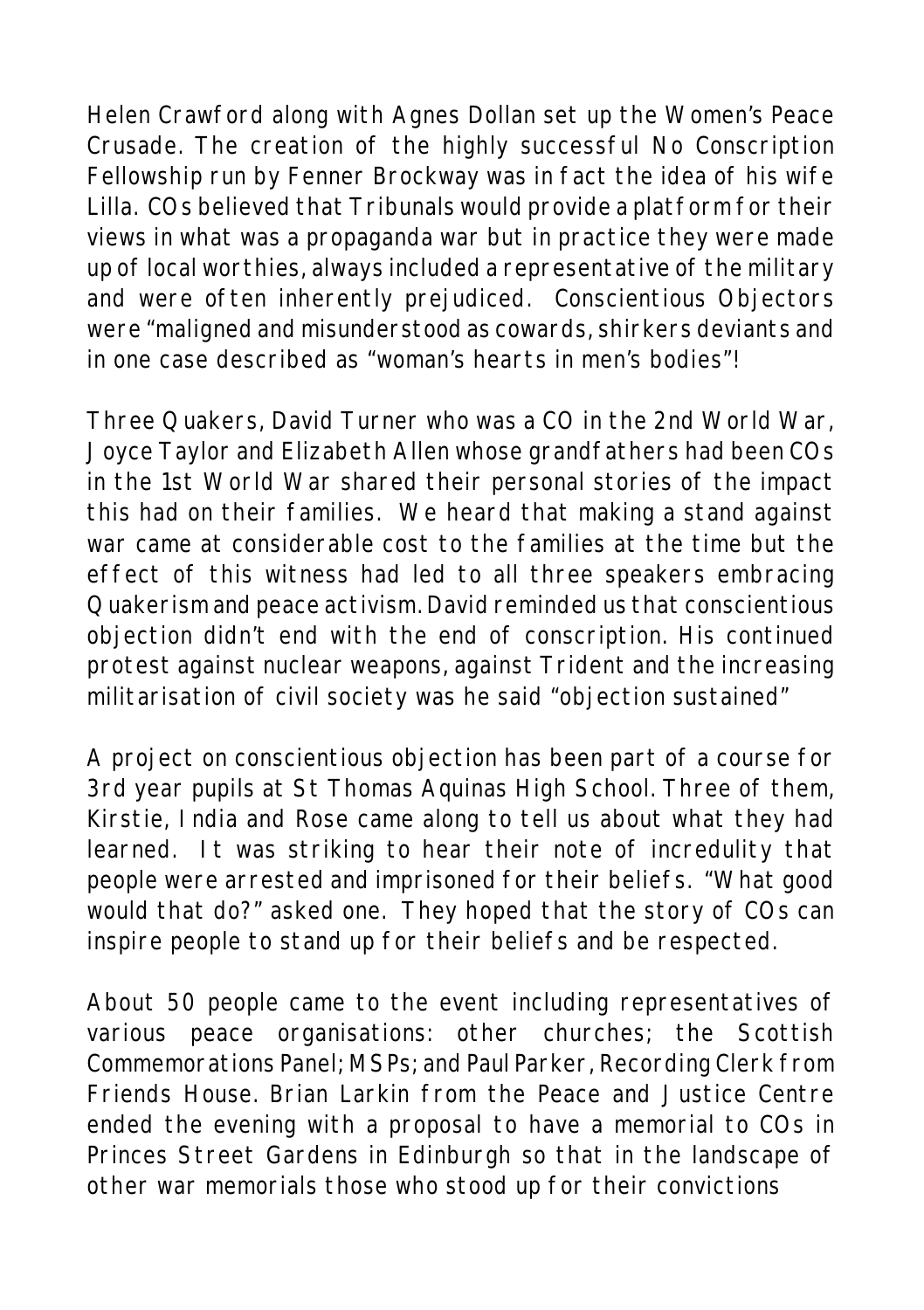and freedom of conscience would also be commemorated.

If you want to know more there is a book published by Common Weal: Objectors and Resisters: Opposition to Conscription and War in Scotland 1914-18 by Robert Duncan



Joyce wrote that COs had to be tough in mind and body. For example, I am reprinting part of my father Robert Forrester's diary.

**Wandsworth Prison**

As the massive gates swung open to admit our lorry, the famous quotation from Dante occurred to me: "abandon hope ye who enter here." But I little thought what the next ten minutes would bring forth. The gates are closed behind us and barred, and only then those in front, equally large, opened. We pass through, descend from the motor, and are ranged in line by the escort just outside the prison building. Here we catch our first glimpse of the broad arrow - a party of prisoners in the khaki-yellow prison uniform, with their grotesque little caps, pass by through the grounds. But our observations are cut short by the arrival of a very important looking officer, red-faced, booted and spurred.

"What are these, sergeant?"

"Conscientious objectors, sir!"

"Oh, conscientious objectors are they. I'll soon deal with them." (Very significantly and with an oath)

In single file we pass through into the prison. I am at the head of the file, and as I cross the threshold a noon-commissioned officer yells in my ear "Get a move on, will you, you devil"

"Don't worry" I answered "we'll get there sometime."

"Oh will yer, I'll pay you for that presently."

**MP**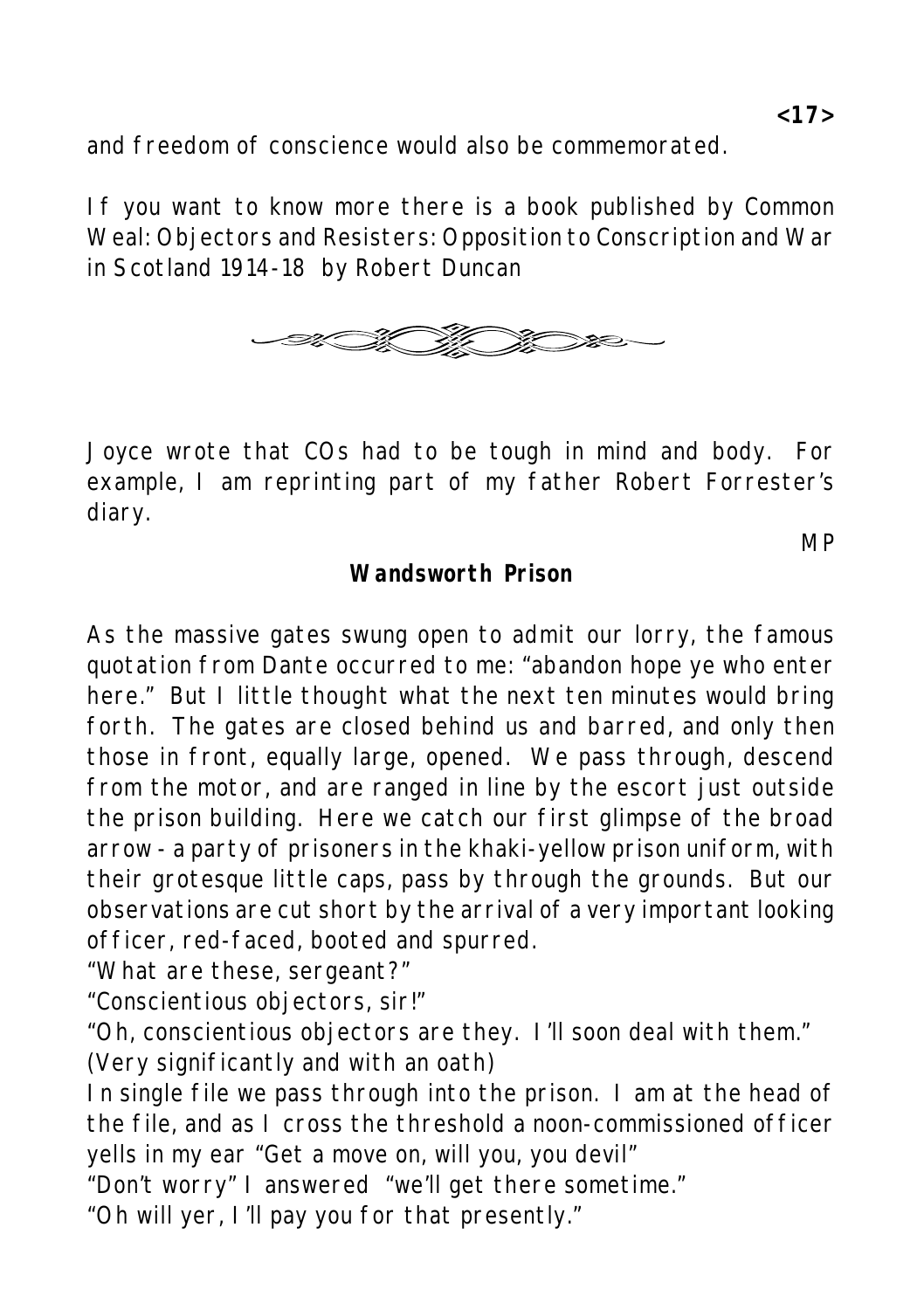**<18>** Halfway up the "Hall" I am stopped, and roughly ordered to take off my tunic and empty the kit-bag which had been sent with me in the lorry. I realise it quickly now: this is a military prison, and these are military officers.

"No" I answered, "I shall obey no military orders, for I am not a soldier."

The N.C.O. swears and fetches the Commandant who is standing near (the Officer we had met in the grounds)

"What, damn you, you refuse to obey my orders"

"I answer in the spur of the moment "Sir, I must obey the orders of my God"

"D— your God, you will obey me. You have the King's uniform on." "Only because it was forced on"

( to N.C.O.s) "Here, run him off to the "special room"

Before the words were out of his mouth I was seized by the neck from behind with a choking grip and shaken till my bones rattled.

I was then dragged by the neck along the floor of the passage while N.C.O.s punched and kicked me time after time, with each other vieing to get as many blows in as possible. They repeatedly banged my head on the concrete floor and against projecting parts of the walls. I was at last thrown down violently in a little tiny cell, then propped on my feet in a dazed condition a and ordered to take off my boots.

I refused, and was suddenly given a blow behind the ear by one Sergeant Leach, which raised such a swelling that it was noticed by H. and A. Jones when I met them about a week later. This was the signal for a fresh attack by the N.C.O.s present who kicked and punched until they were tired of it, then removed my boots, braces, and everything except shirt and trousers, and left me bruised and bleeding on the floor. In a few minutes they returned accompanied by the Commandant. I was seated on the wooden platform raised a few inches from the floor which serves for sleeping.

"How dare you sit down in the presence of your commanding officer?" shouted the Commandant, accompanying the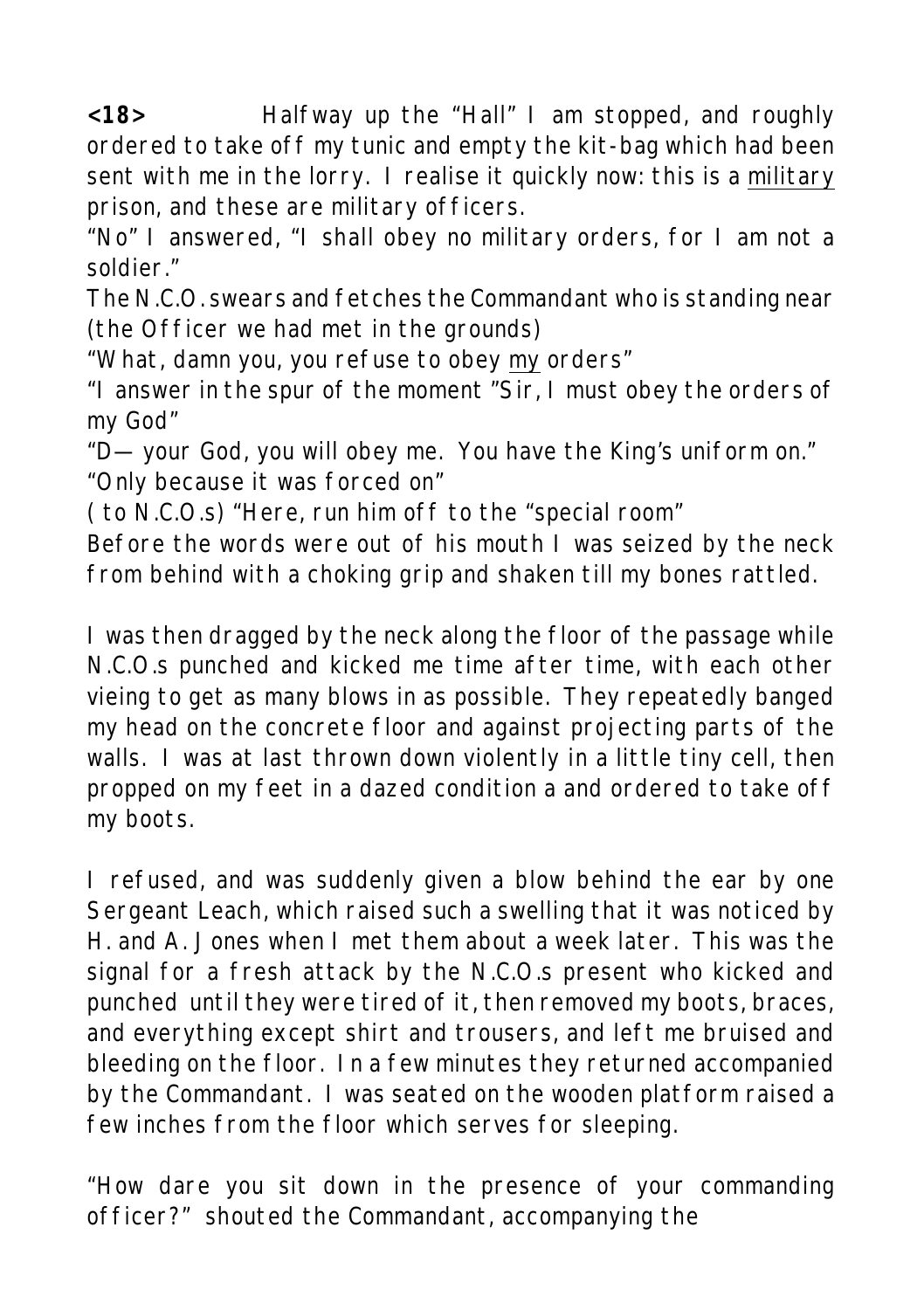words with a savage kick on the shin. Then once again I was subjected to bruising at the hands of the N.C.O.s who always accompanied their chief. This time they forced my head during the process back over the end of the low platform, nearly choking me. "Now are you going to obey my orders." said the Commandant at last. "Never" I answered. "You may injure my body, but you cannot touch my soul." I continued: "and those men that you have set upon me do they and you glory to call yourselves Englishmen? No Germans could be more brutal."

Never in my experience have I felt the presence of Christ so near as when I confronted this circle of angry faces. All that I said I cannot remember, but sure as his promise it was given to me in that hour what I should speak, and I spoke boldly and without fear. He was to me a living present reality, far more real than the men who were torturing me.

"Give him three days close confinement on bread and water to begin with" said the Commandant as he left the cell. "Then we'll put you in the strait jacket" added one of the N.C.O.s as he slammed the door.

Left alone with the four whitewashed walls (for there was no window; only a barred skylight of fluted glass) there came the inevitable reaction of feeling. I marvelled that such things could be in civilised England. Here in the midst of London was I shut away in the power of men who were more like devils, and this in accordance with the law. If ever I get out of this place, I inwardly resolved, I will devote all my powers to stopping this infamy.

After a very long time, as it seems, I hear a slight sound outside the cell door, and looking up notice an eye applied to the judas-spy-hole in the middle. I am apprehensive of some new devilry, thinking everyone in this place to be devoid of humanity.

The eye continuing to stare, I break the spell by saying "Hullo!" "Hullo! What have they been doing to you, mate?"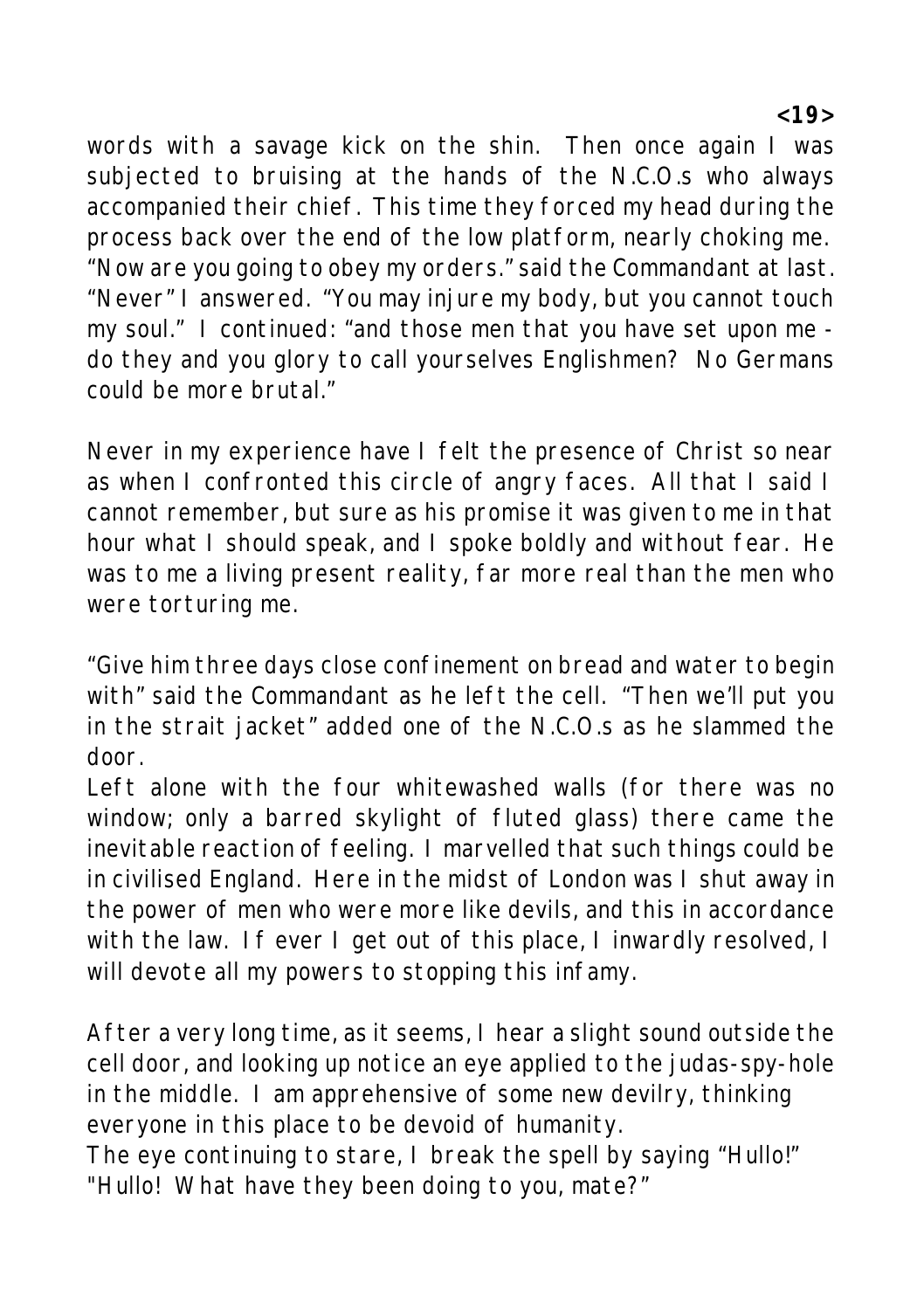**<20>** "O knocking me about!"

"The - - - - " the epithet he applied to the authorities in general is unprintable. "Never mind, stick it mate!"

The little shutter drops suddenly and the soldier/prisoner for such it is, goes about his tasks of cleaning with vigour. He has I imagine heard a footstep. No-one can tell how this little word of sympathy cheered me.



#### **QUAKER UMBRELLAS**



Daphne Wassermann (Glasgow Meeting) has ordered a batch of these striking umbrellas - huge golf umbrellas, ideal for keeping the rain off during Meeting for Worship at Faslane and other wet occupations. These are available price £20 from Daphne.

Phone or email for further details.

0 141 357 0396 or daphne@aquarius1000.plus. com.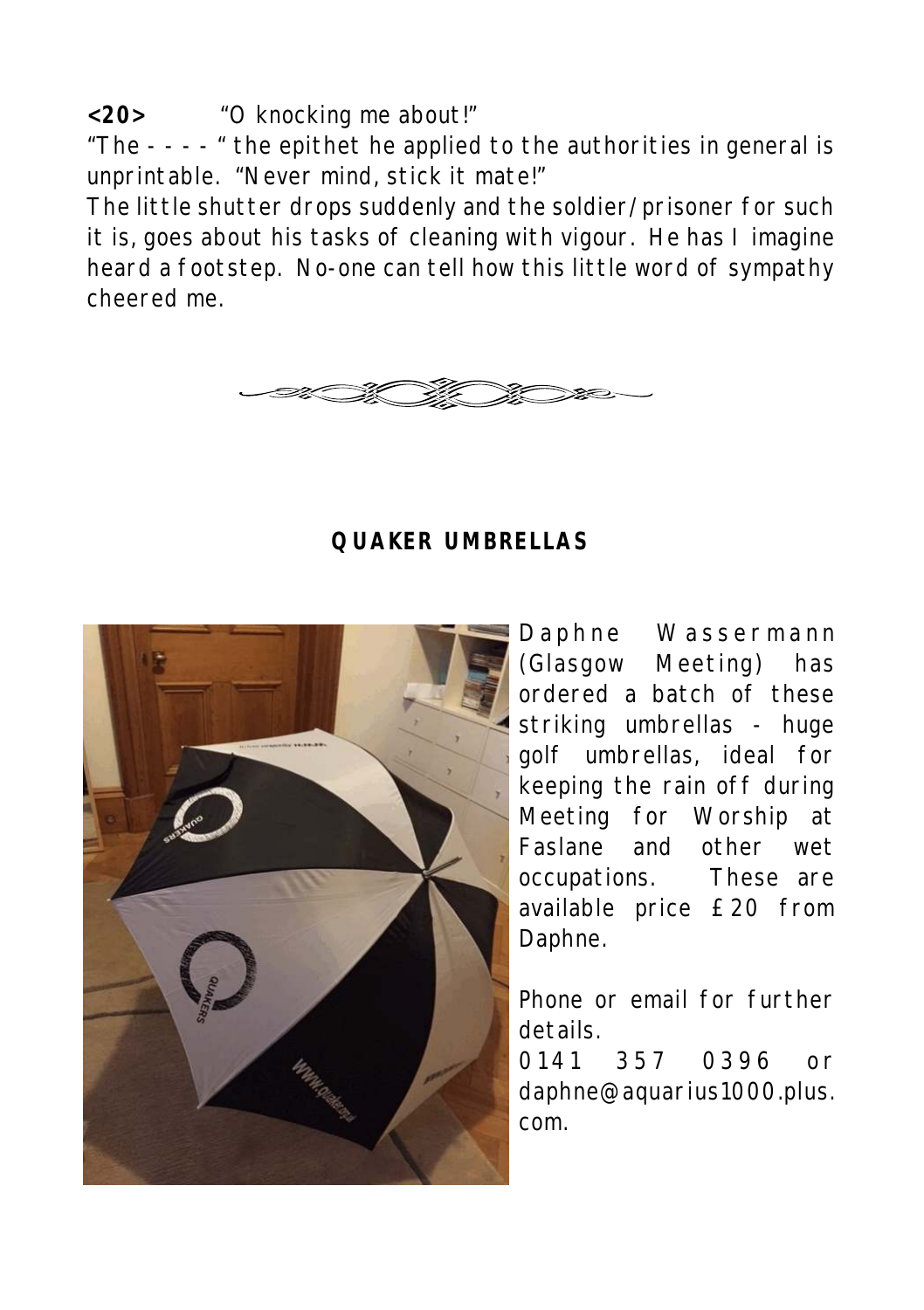#### **RAIN**

The Dee, the Don, the Deveron are like the Irrawaddy, post-monsoon, sullen as lead. The Ythan emulates the Brahmaputra and Abergeldie Castle teeters on the edge.

The Lune and Eden burst their banks and Appleby–in-Westmorland is engulfed once more. In the Space Station, Major Tim Peake tweets images of floods in Northern England.

I lie awake at 4 am listening to cloud bursts dumping their loads into the canal which threatens to overflow.

Bedraggled blue tits, robins, yellowhammers, huddle together on twigs like birdbaths, drookit doocots, underneath umbrella leaves, blinking teardrops from their eyes.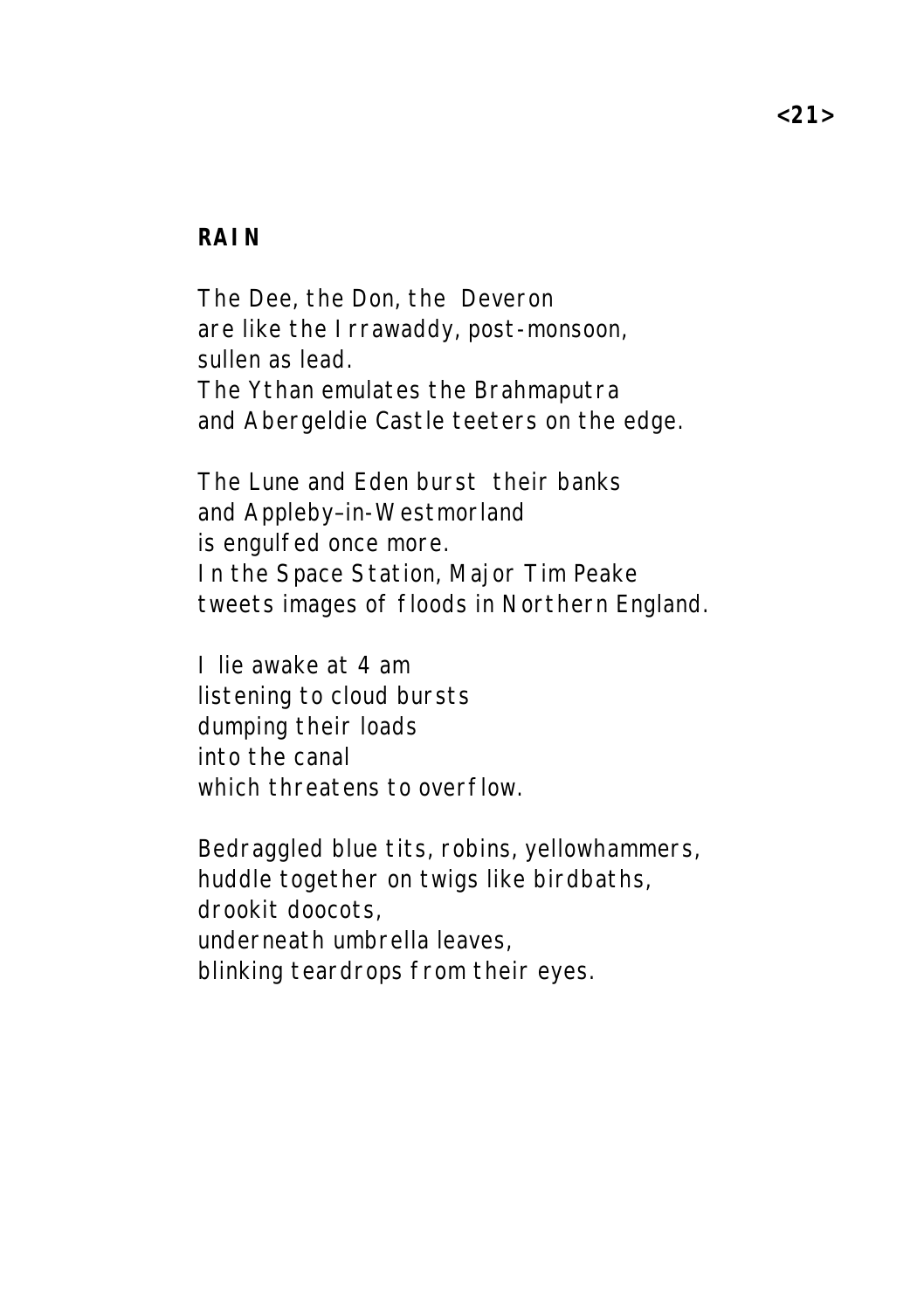Hydrants explode, the Water of Leith is Iguazu, a flash flood in the Siq, the Colorado River in spate. Silverknowes is Innisfree Lake, Peebles and Hawick are islands.

Burial plots of loved ones at Ravelston and Liberton are now artesian wells, sodden as Flodden. Their floating bones complain of rheumatism.

Perhaps this flood will quench and quell the flames of Raqqa? I close the window and return to bed, hunkering down beneath the duvet, thinking of Lear, roofs, walls and unaccommodated man.

Norman Bissett, Edinburgh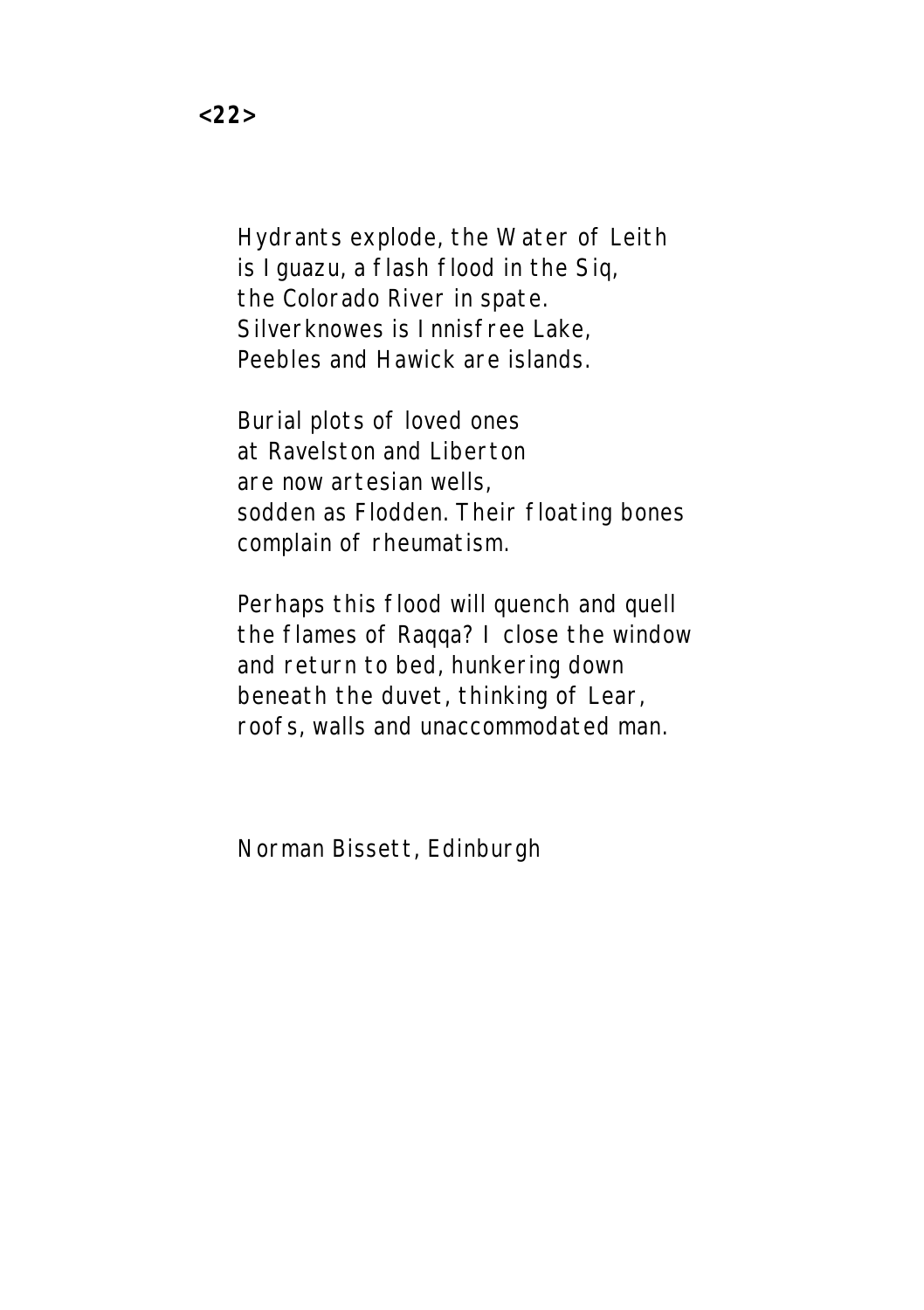Dear Friends,

Please respond to the following questions by email to adwoabittle@hotmail.co.uk or post to Adwoa Bittle, 4 Burnside Park, Pitcairngreen, Perth, PH1 3BF

As you may be aware there is a group of Friends looking into the question of whether BYM is ready to take the decision as to whether the time is right to revise our Book of Discipline.

This decision will not be made by YM in session for at least 2 years but we feel it is important that as many people in our Yearly Meeting engage with the current book so that we can be sure where we are at and where we want to go.

One of the pieces of work set up by this group is the reading Faith and Practice timetable that many groups and individuals across Britain are engaging in. We are interested in who is doing what. So if you could email a few sentences to describe your group that would be helpful. If you are not part of this yet it's not too late. It's easy to start and starting is better than not! There is information on the BYM website and your meeting should have leaflets. If you can't find what you need please contact me (see above) for more details.

The other few sentences we are looking for is your reaction to the following list. The list is one of some "issues" that were highlighted in a consultation with AM's regarding what was missing from the current book. We would like to know which of the following you feel strongly about and why.

1. New Technology and the use of e-communication in various capacities: minutes, records, membership records, on-line worship – ethics of every day use of it

2. Canterbury minute 36: Environment/sustainability/finance: ethics of everyday

3. Membership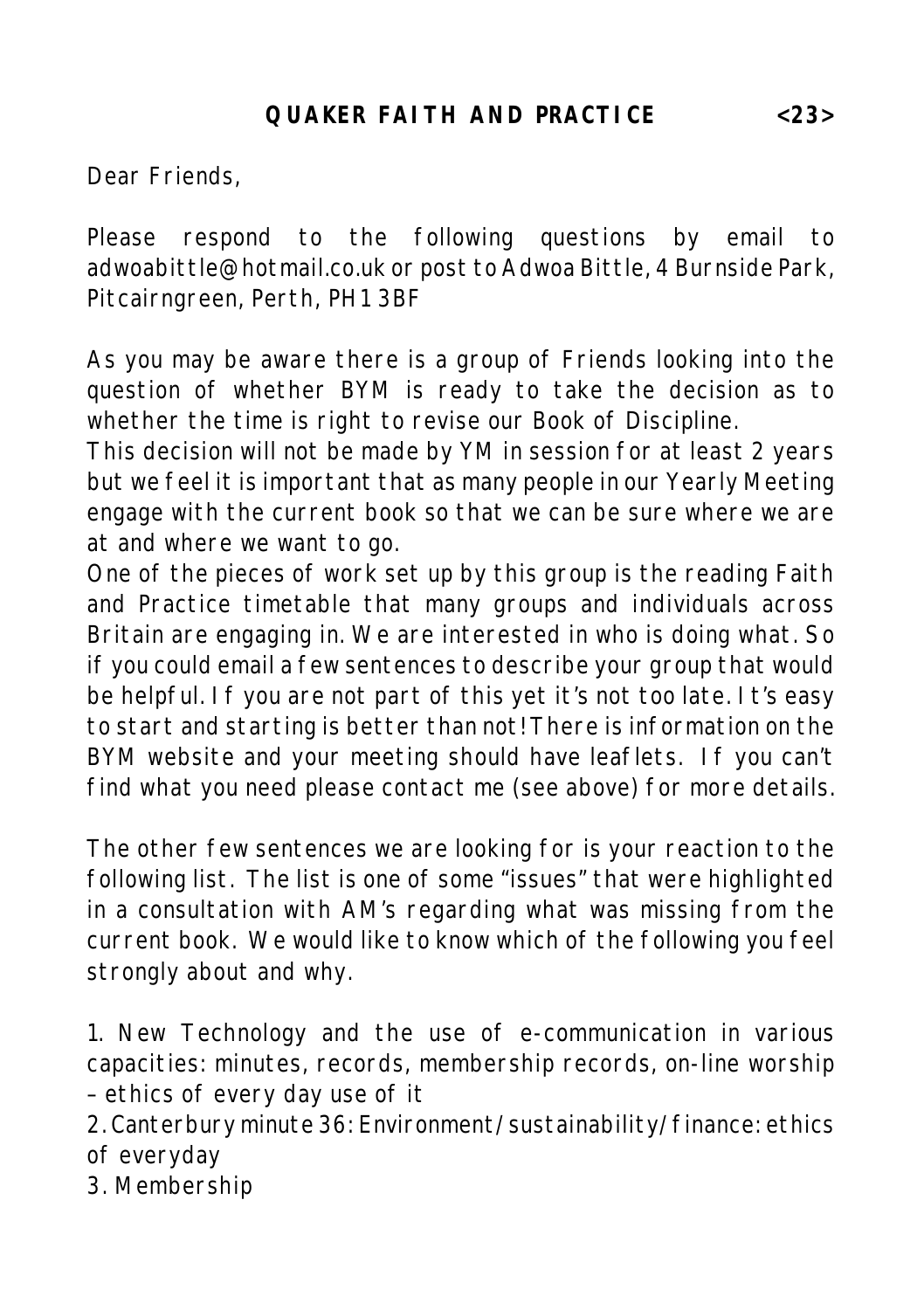**<24>**

4. The link between prayer, insight and action, transformative nature of Quaker worship, Experiment with Light, Advices and Queries for Meetings

5. Peace testimony in time of terrorism, our response, drones, witness at bases, conflict within meetings and ongoing disunity

6. Family, parenting, safeguarding, changing patterns of family life, spiritual aspects of same sex marriage, being a single Quaker in a family, genetic engineering, surrogate motherhood

7. Outreach and material to explain what Quakers feel about God 8. Inclusivity and its theological foundations, including all-age worship, disability, multiculturalism, Quakers worldwide, interfaith 9. Doing admin in different ways especially for smaller meetings (eg appt of attenders to important offices). Spiritual implications of appointing/having trustees

10. Death from point of view of person dying, green burial grounds, ministry of healing

11. Internet gambling, the lottery

12. Add a chapter of pieces from a) the Quietist period b) the last 20-25 years

The no.1 point we had was the Theism/non-theism issue. I have taken it from the above list as we could see it needed consideration and we are working on a conference on the topic.

The last topic we need feedback on is the use of the Church Government sections of QFP. We are currently working on a questionnaire that will come to you. Please look out for it! Thank you so much if you can find time for this. There will be an opportunity to put your thoughts on post-its at March GM in St. Andrews so if you would rather wait until then that's fine.

With very best wishes, Adwoa Bittle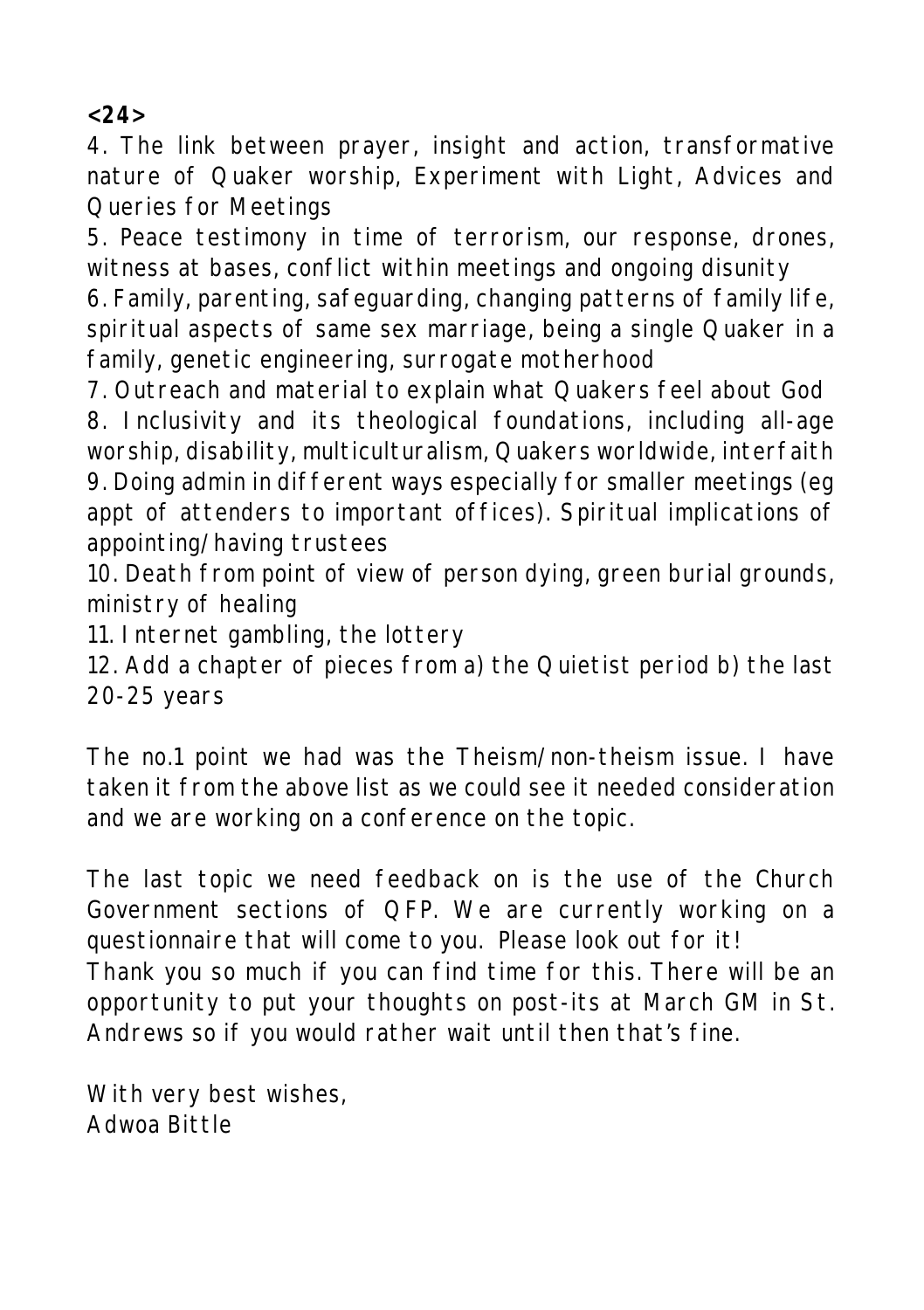Meeting for Sufferings at Friends House, 6 February 2016 **<25>** Jane Pearn, Kelso Meeting

During our opening worship, we heard part of the epistle from the recent FWCC (Friends World Committee for Consultation) World Plenary Meeting, held in Peru. It hosted Friends from 37 countries, and it was salutary to be reminded that Quakerism takes different forms, and sometimes may use what to us is unfamiliar language, but that there is more that unites us.

We considered a matter that QPSW (Quaker Peace and Social Witness) had brought to us for a wider sounding. 'Citizens UK' has asked that we as a Yearly Meeting join other organisations in a scheme to support refugees through private sponsorship. This idea – that community groups or individuals would agree to provide total support for someone during their first 12 months in Britain – is at a very early stage: there is no scheme set up at present although the UK government has signalled in general terms that it is open to the idea. Contributions at first were broadly positive, with the caveat of needing to know more detail. There was moving ministry from a Friend telling of her mother's personal experience of such sponsorship, and also contributions from those with practical experience in this field. However, we also heard significant reservations.

- \* What exactly is Citizens UK, and are there risks in the Quaker name being associated with it?
- \* There is already a two-tier system for accepting refugees would this not make it a three-tier system?
- \* What about destitute asylum seekers already in this country?
- \* Would this take away support and money from the existing refugee support organisations?
- \* We should be doing what we do best, and have most experience in – looking at the causes of war and promoting alternatives.

There was no question at all that we desire to do more – but was this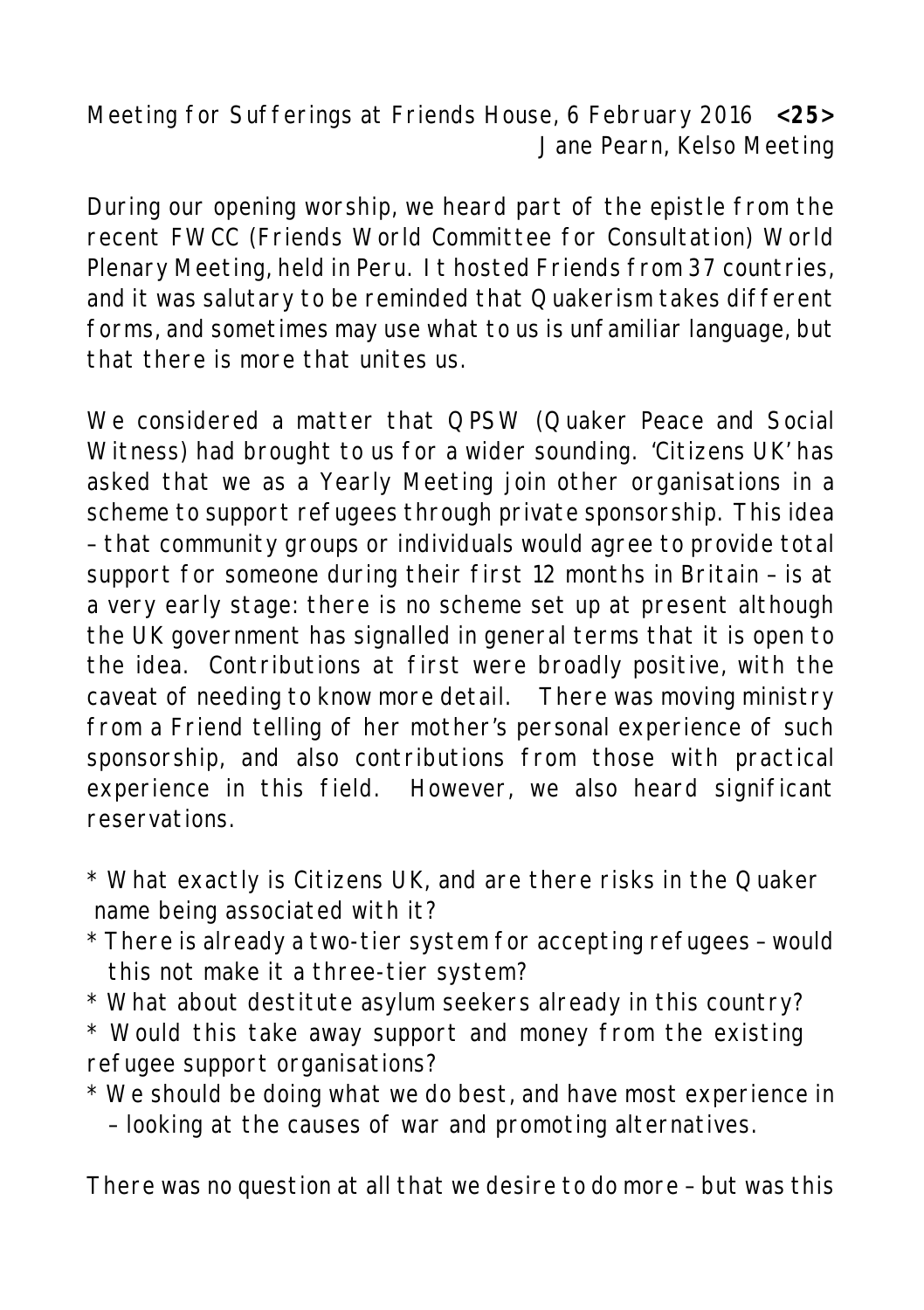**<26>** the best route? We weren't being asked to make a decision, but I hope that we gave QPSW food for thought, and wish them well as they grapple with this.

We heard that Yearly Meeting in 2016 will continue its theme of 'Living out our Faith in the World', with a focus on equality. We will also consider how we test and lay down concerns and share stories of following our leadings in both adventurous and more ordinary ways. We were reminded that this year we are asked to register our intention to be there: this is to help with planning and logistics, saving waste of food and paper, while making sure that we all have what we need.

Mind the Gap was an exercise in comparing the vision expressed in Our Faith in the Future to the state of our own Area Meetings, and looking at ways in which we might bridge the gap. We worked in 'regional' groups, which entailed Scotland joining with Wales - an arrangement that clearly makes sense if you're English! Themes in our group were discipline, commitment and how we test concerns. We agreed that understanding and living by Quaker discipline should not be understood as adhering to rigid rules, but involved listening to the inward guide, and listening to each other, to what is spoken and unspoken.

The sustainability group brought us the good news that many meetings have risen to the challenge of making their buildings and their lives more low-carbon, and that the commitment to sustainability is becoming increasingly embedded in all that we do.

The less good news is that only about half of Area Meetings have appointed someone to attend the Sustainability Gathering on 18-20th March. They assure us this will be an opportunity to talk through issues like Fair trade versus locally produced food; and for individuals and meetings that feel that they have reached a plateau in what they can do, to be re-inspired and energised. Is your Area Meeting sending someone?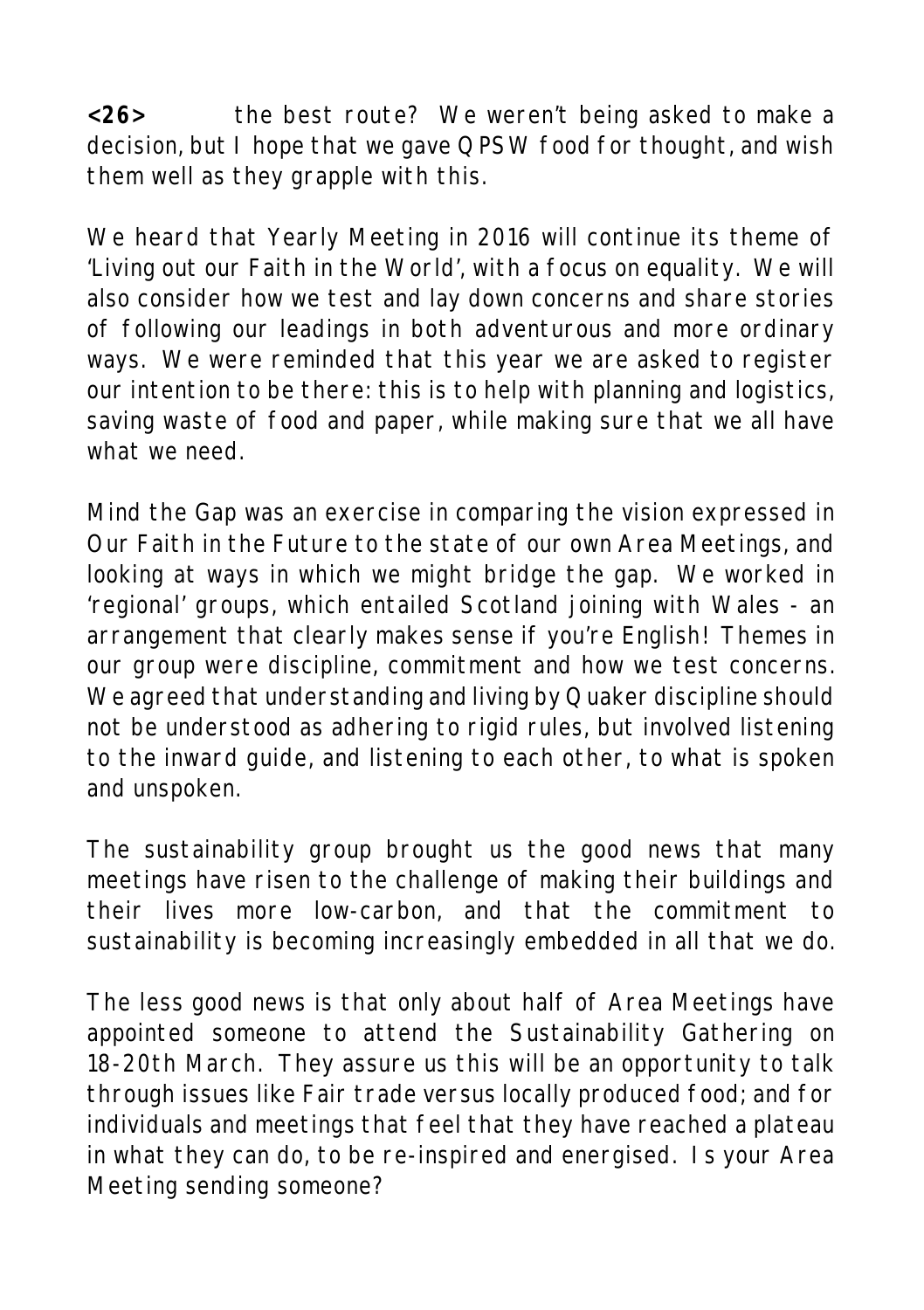

**General Meeting for Scotland Map of St. Andrews**

**Directions** - Coming into St Andrews on the A91 from Cupar, continue straight along North Street. At the end, turn right onto South Street and follow signs for A917 turning left at the roundabout onto Abbey Street. Take the first right into Greenside Place, immediately forking right into Queen's Terrace. The church hall is on the right.

There is plenty of parking space in the forecourt.